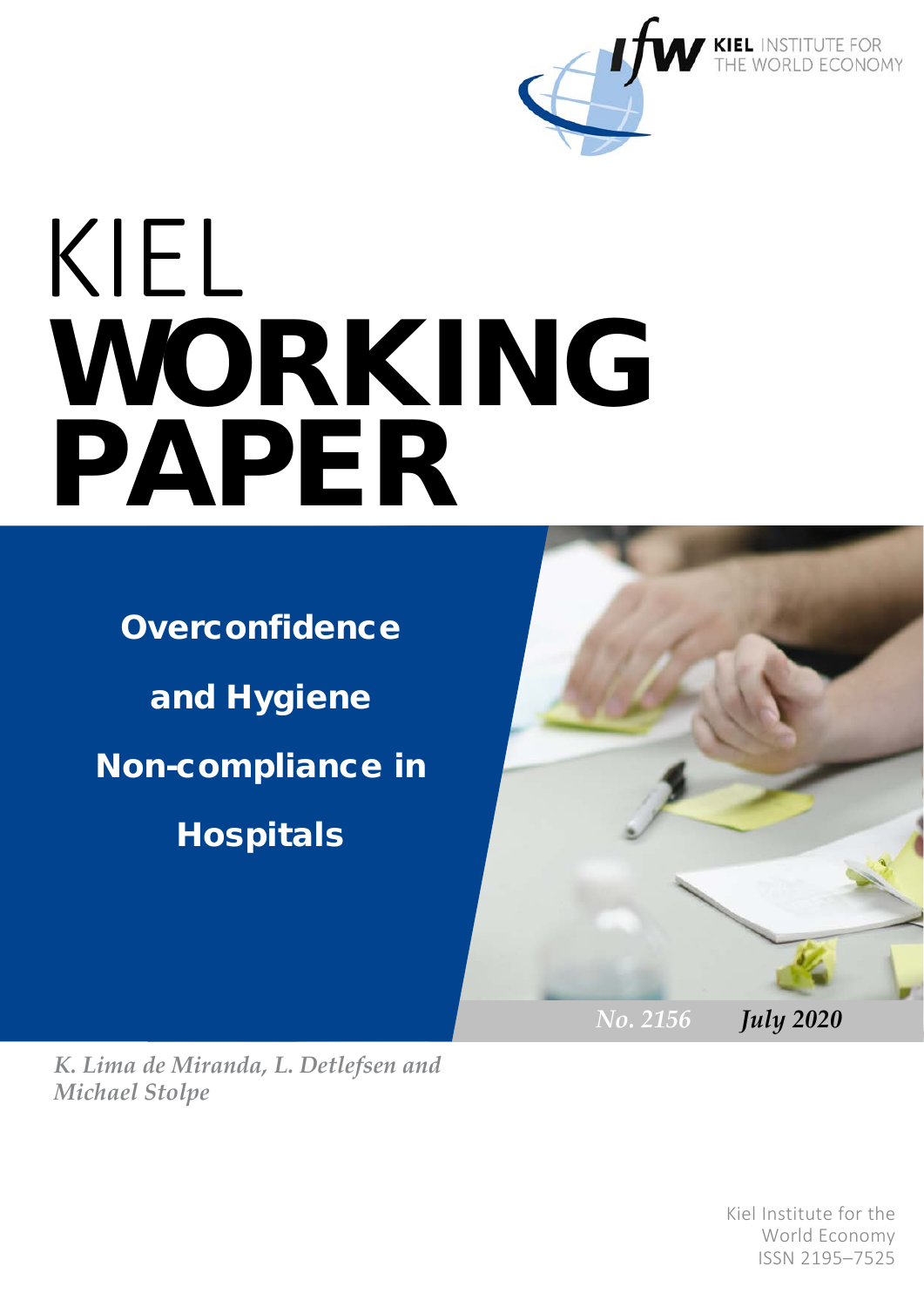# Overconfidence and hygiene non-compliance in hospitals

*By* KATHARINA LIMA DE MIRANDA, LENA DETLEFSEN AND MICHAEL STOLPE \*

#### *Structured Abstract*

# **Context**

*Among measures to fight hospital acquired infections, an emerging epidemic in many countries around the world, adoption of appropriate hand hygiene practices by healthcare workers is considered a priority. Despite their simplicity and effectiveness, healthcare workers' compliance is poor, with most empirical studies finding compliance rates well below 50% in many countries. Management strategies to increase compliance are often based on the notion that non-compliance is a moral hazard problem, characterized by asymmetric information between hospital management and healthcare workers. In this study, we provide empirical evidence that an individual behavioral characteristic, known as overconfidence, induces many healthcare workers to overestimate their hand hygiene compliance and hence to underperform unknowingly and unintentionally.* 

#### **Methods**

*We develop a theoretical model in which measures aimed at overcoming a moral hazard-induced compliance-deficit are shown to be suboptimal or even counterproductive in the presence of overconfidence. In a second step we present results of an experiment with 155 medical students. We elicited general overconfidence by using an incentivized setting and collected additional questionnaire data that contained self-reported levels of hand hygiene from the participants.*

#### **Findings**

*We find substantial overconfidence in hand hygiene compliance among the participants, both in terms of over-placement (particpants believe to comply more often than others) and over-estimation (the assumed individual compliance rates are much higher than actual performance found by studies in hospital settings (Pittet,*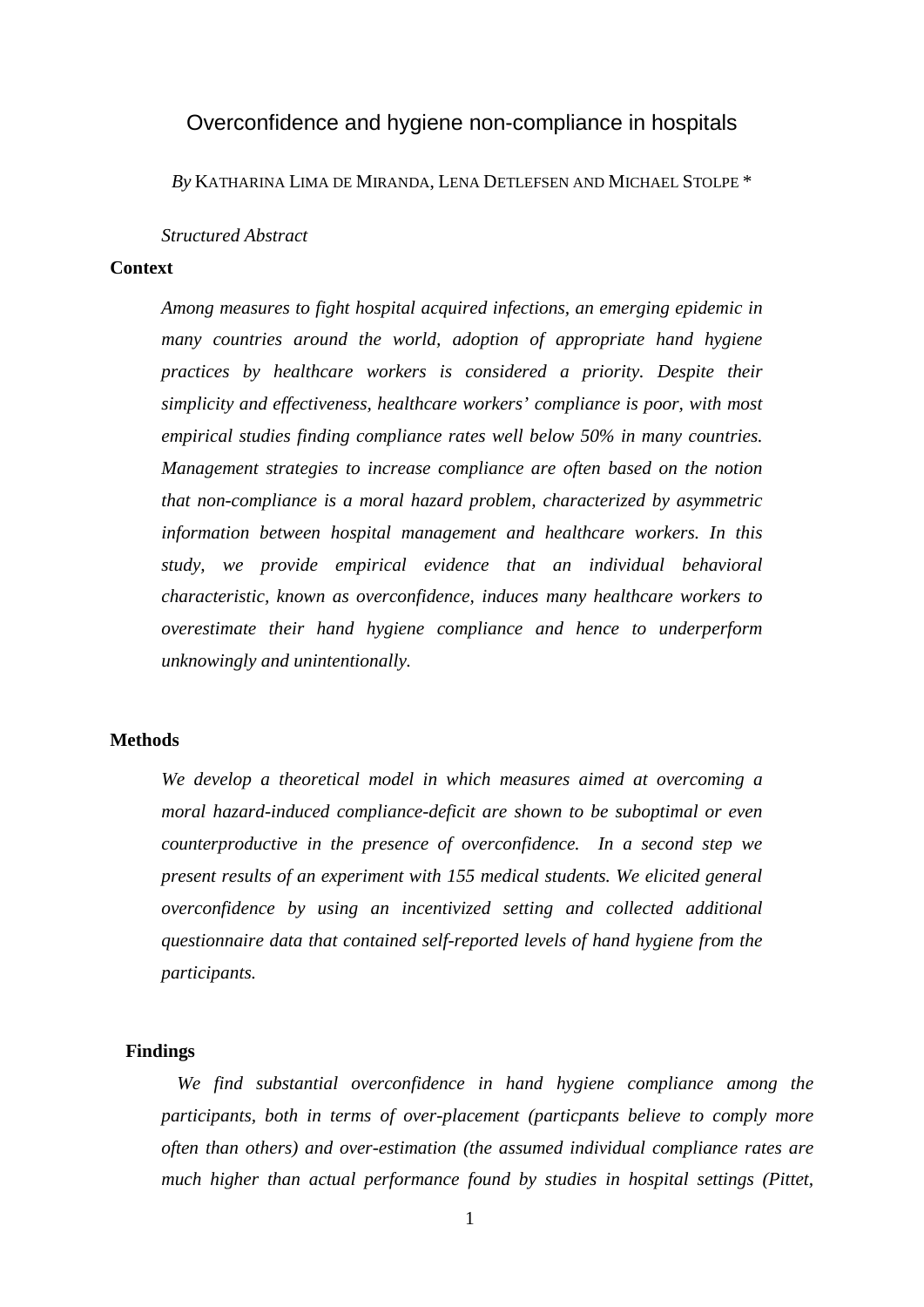*2000)). Further results indicate that overconfidence (and under-confidence) might lead to an overestimation of time pressure and a potential negative impact on hand hygiene compliance in stressful situations.* 

## **Conclusion**

*To conclude, this study provides evidence that overconfidence is a potentially important factor leading to lower than desired hygiene compliance in hospital settings. This factor should not be overlooked when designing measures to increase compliance. Specific measures to address overconfidence in compliance behavior should be explored and tested in future studies.* 

Keywords: hospital acquired infections, hand hygiene, overconfidence, moral hazard, WHO

guidelines

Classification codes: I12, I18, C91

Declarations of interest: none

Katharina Lima de Miranda and Lena Detlefsen's research contributions were funded by the authors' institution and Michael Stolpe's contribution by the Deutsche Forschungsgemeinschaft (DFG, German Research Foundation) under Germany`s Excellence Strategy – EXC 2167-390884018.

\*Corresponding author: Lima de Miranda: Kiel Institute for the World Economy, Kiellinie 66, 24105 Kiel, Germany [\(Katharina.miranda@ifw-kiel.de\)](mailto:Katharina.miranda@ifw-kiel.de);

Detlefsen: Kiel Institute for the World Economy, Kiellinie 66, 24105 Kiel, Germany [\(Lena.Detlefsen@ifw-kiel.de\)](mailto:Lena.Detlefsen@ifw-kiel.de) Stolpe: Kiel Institute for the World Economy, Kiellinie 66, 24105 Kiel, Germany [\(Michael.Stolpe@ifw-kiel.de\)](mailto:Michael.Stolpe@ifw-kiel.de)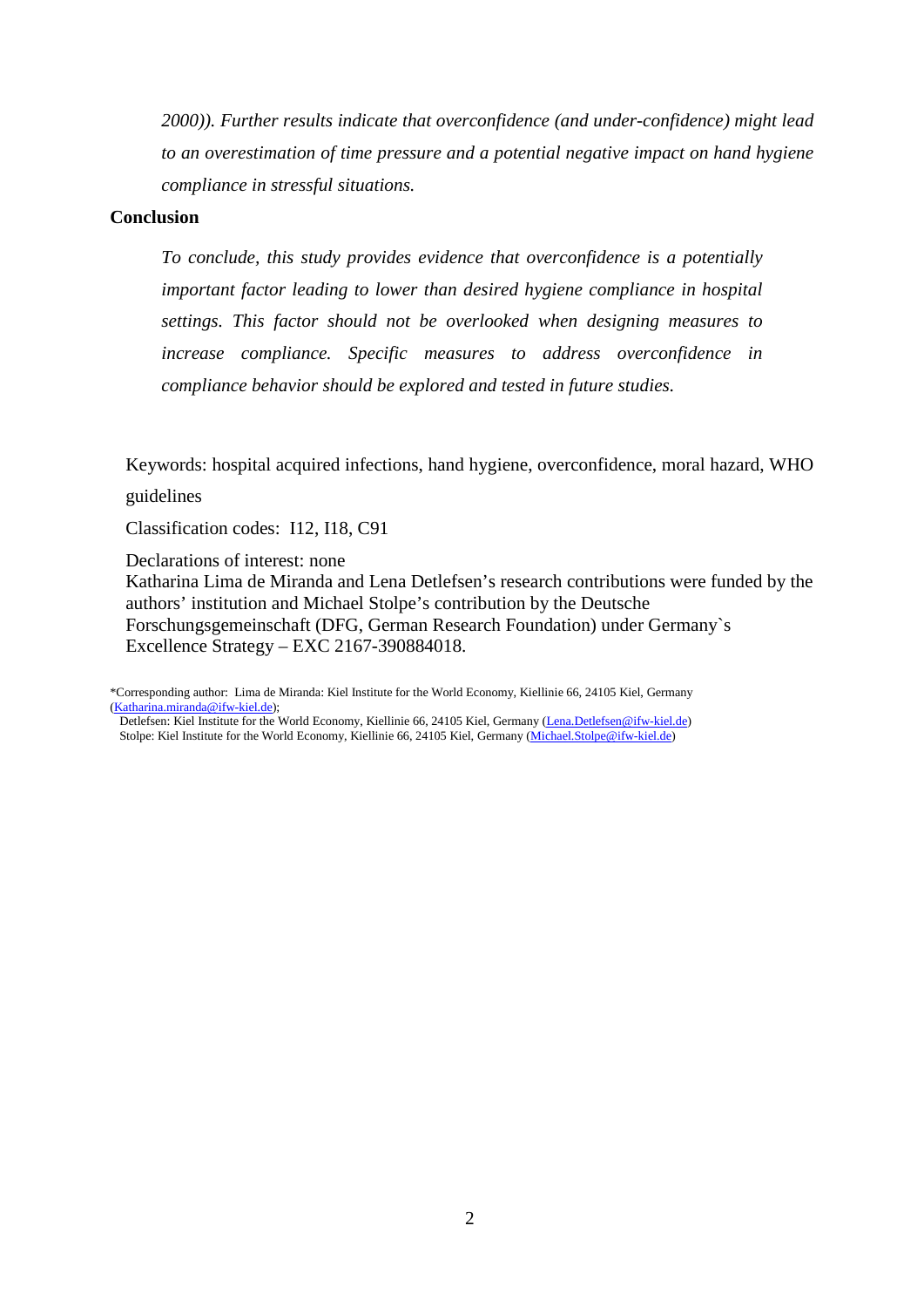#### **I. Introduction**

*"No problem in judgement and decision making is more prevalent and more potentially catastrophic than overconfidence*" (Plous, 1993, p. 217).

Hospital acquired infections (HAIs) pose a major, often preventable, threat to hospital patients admitted for reasons other than this infection. Many types of HAIs display antimicrobial resistance, which complicates an effective treatment and poses an increasingly serious threat to global public health (WHO, 2018). HAIs prolong hospital stays, decrease patients' long-term survival and are estimated to cause significant costs to national healthcare systems, e.g. \$6.65 billion in the US (Scott, 2009) and £930 million in the UK (Plowman, 2000). At any time in 2005, more than 1.4 million patients were thought to be affected worldwide (Pittet et al., 2006). In high-income countries, 5-15% of hospitalized patients are estimated to have HAIs, with even higher prevalence rates in intensive care units (Pittet et al., 2006).

Among measures to fight against HAIs, adoption of appropriate hand hygiene practices by healthcare workers is considered a priority, championed inter alia by the World Health Organization's pertinent guidelines. Although evidence shows clearly that hand hygiene reduces the transmission of infections (Larson, 1999), healthcare workers' compliance with hand hygiene rules has often persisted below 50% (see Pittet (2000) for an overview). Doctors seem to perform even worse than nurses (Stevens et al., 2013, Wetzker et al., 2016). In response measures to improve hand hygiene compliance have become a major management focus in hospitals during the last decade (Naikoba and Hayward (2001) for an overview of such measures).

Despite growing efforts to improve healthcare workers' compliance with hand hygiene rules, compliance rates remain low. This raises the question how measures should be designed to increase compliance effectively. While previous research has explicitly or implicitly assumed such measures must overcome a moral hazard problem, we postulate that this view neglects a second potentially important source of non-compliance, namely the influence of overconfidence. To fill this gap, the present study investigates the role of overconfidence in hand hygiene compliance first in a theoretical model and then in an experimental study.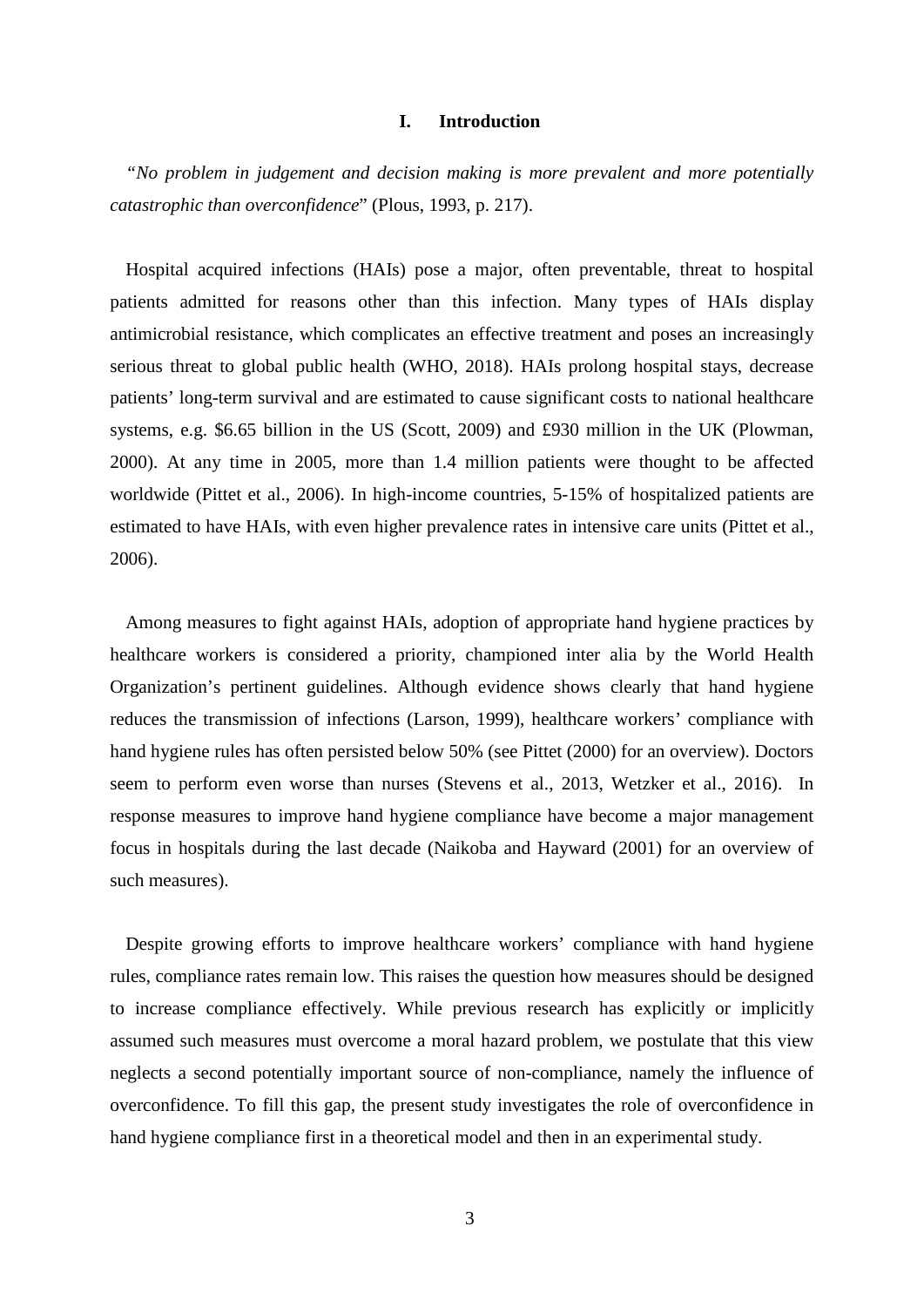Management strategies to increase compliance are often based on the notion that noncompliance is a moral hazard problem, a form of hidden action amid asymmetric information between hospital management and healthcare workers. In this view, healthcare workers' often high marginal opportunity costs of time induce them to cheat, in anticipation that noncompliance may be hard to detect and those responsible for a nosocomial infection unlikely to face punishment. If in reality moral hazard is not the only or major source of noncompliance, measures aiming to reduce moral hazard might fail to increase compliance.

This conjecture is supported by empirical research that shows interventions to improve hand hygiene compliance often have very limited or only short term effects on compliance (Naikoba and Hayward, 2001). Interventions that have been found to be most effective used reminders (e.g. McGuckin et al., 2004; Khatib et al., 1999) and performance feedback (e.g. Mayer et al., 1986; Van de Mortel and Heyman, 1995; Tibbals et al., 1996). Performance feedback is primarily meant to give workers the feeling of being observed. But in addition, feedback can help workers assess their own performance correctly. This in turn may help reduce undesired behavior resulting from an incorrect assessment of own performance, for example an overestimation of own compliance, as predicted by Tversky and Kahnemann's (1974) theory of overconfidence.

There already exists evidence that health workers tend to overestimate their own performance. Studies show that health workers in general and doctors in particular consistently overestimate the actual rate of hygiene compliance (e.g. O'Boyle et al., 2001). Additional evidence exists that doctors are on average overconfident with potentially serious consequences for example in committing diagnostic errors, admitting and disclosing errors (e.g. Brezis et al., 2016; Berner and Graber, 2008). Additional evidence exists that doctors tend to exhibit overconfidence and miscalibration in the assessment of treatments (e.g. Baumann et al., 1991; Alexander and Christakis, 2008). This may lead to diagnostic errors and failure of admitting and disclosing errors (Brezis et al., 2016; Berner and Graber, 2008), thus undermining the reliability and quality of care (Kovacs et al., 2020).

To address the problem of overconfidence in the setting of non-compliance to hand hygiene rules, we first develop a theoretical model in which measures aimed at overcoming a moral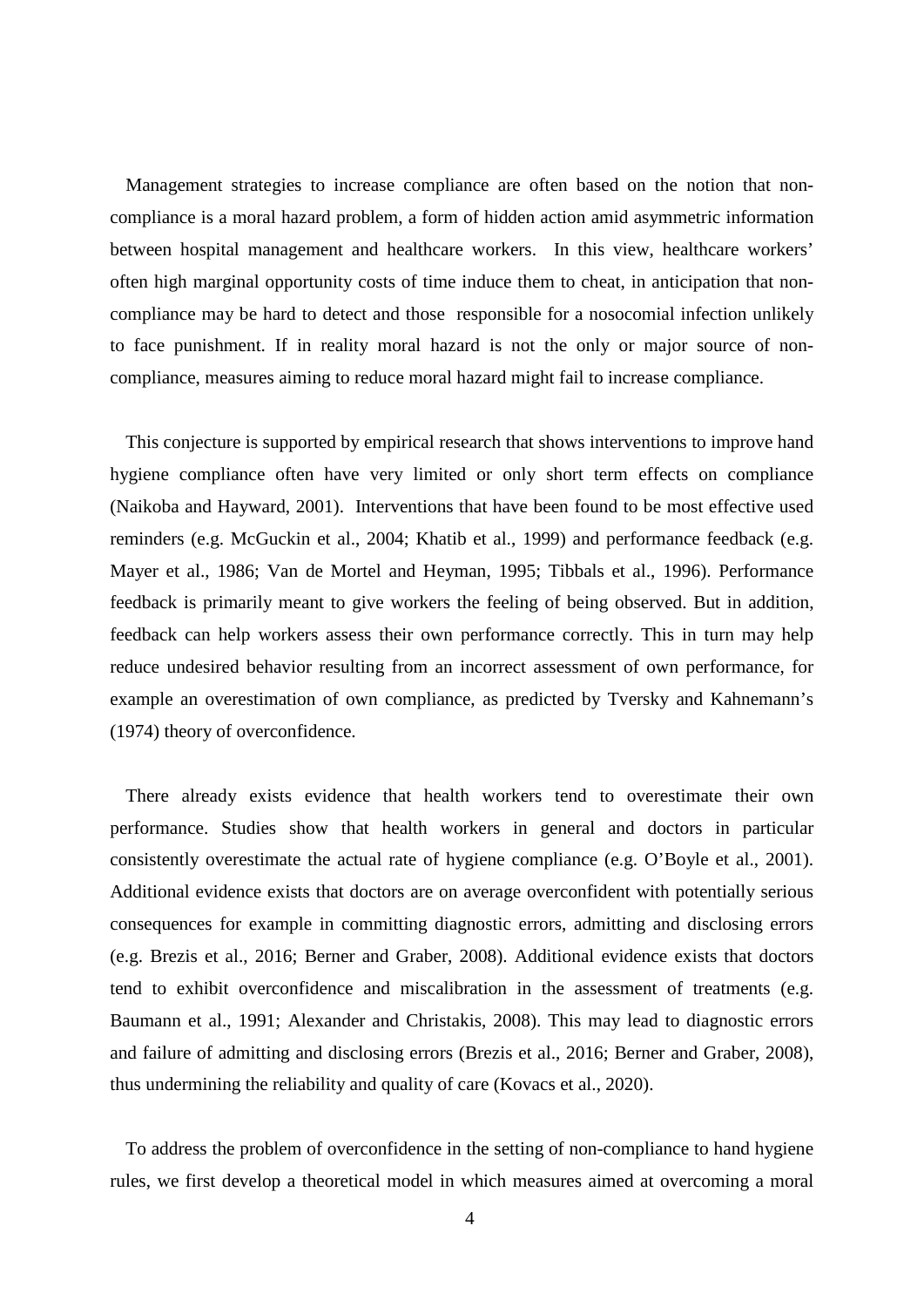hazard-induced compliance-deficit are shown to be suboptimal or even counterproductive in the presence of overconfidence. In a second step we present results of an experiment with 155 medical students. We elicited general overconfidence by using an incentivized setting and collected additional questionnaire data that contained self-reported levels of hand hygiene from themselves and other sub-groups. Prior literature has shown that self-reported levels are positively correlated with the observed level of compliance (O'Boyle et al., 2001). Our experiment was conducted among medical students, i.e. future doctors, as there exists evidence that doctors in particular consistently overestimate the actual rate of hygiene compliance (e.g. O'Boyle et al., 2001) and are on average overconfident (e.g. Brezis et al., 2016; Berner and Graber, 2008). This is especially the case for junior doctors who are often reluctant to consult their supervisors when faced with uncommon circumstances (Swank, 2010). We find substantial overconfidence in compliance among medical students in the sense that they indicated to comply more often than others (fellow students, doctors and medical staff). In addition, the assumed individual compliance rates are much higher (on average 70%) than actual performance found by studies in hospital settings (Pittet, 2000). We further find that participants who correctly assessed their own performance believed that the drop in hygiene compliance during stressful situations is less severe than those individuals who under- or over-estimated their performance.

We develop the theoretical model in Section 2. In Section 3, we develop an experimental survey study with medical students at the University of Kiel and report the empirical findings in Section 4. We discuss these findings in Section 5 and conclude in Section 6.

# **II. Hygiene non-compliance under moral hazard and overconfidence in a hospital setting – a model of the policy dilemma**

To understand local policy and management choices addressing non-compliance with rules of hand hygiene, such as the WHO rules, we assume there is a positive monotonic functional relationship between the rate of hand hygiene, r, and the probability of *not* transmitting an infection, P, by health care workers in a given hospital setting. In the graphical representation of our model, [Figure 1,](#page-6-0) we assume there is a linear one-to-one mapping of r into P, represented by the diagonal from the lower left corner (the origin) into the upper right corner (where  $r = P = 1$ ).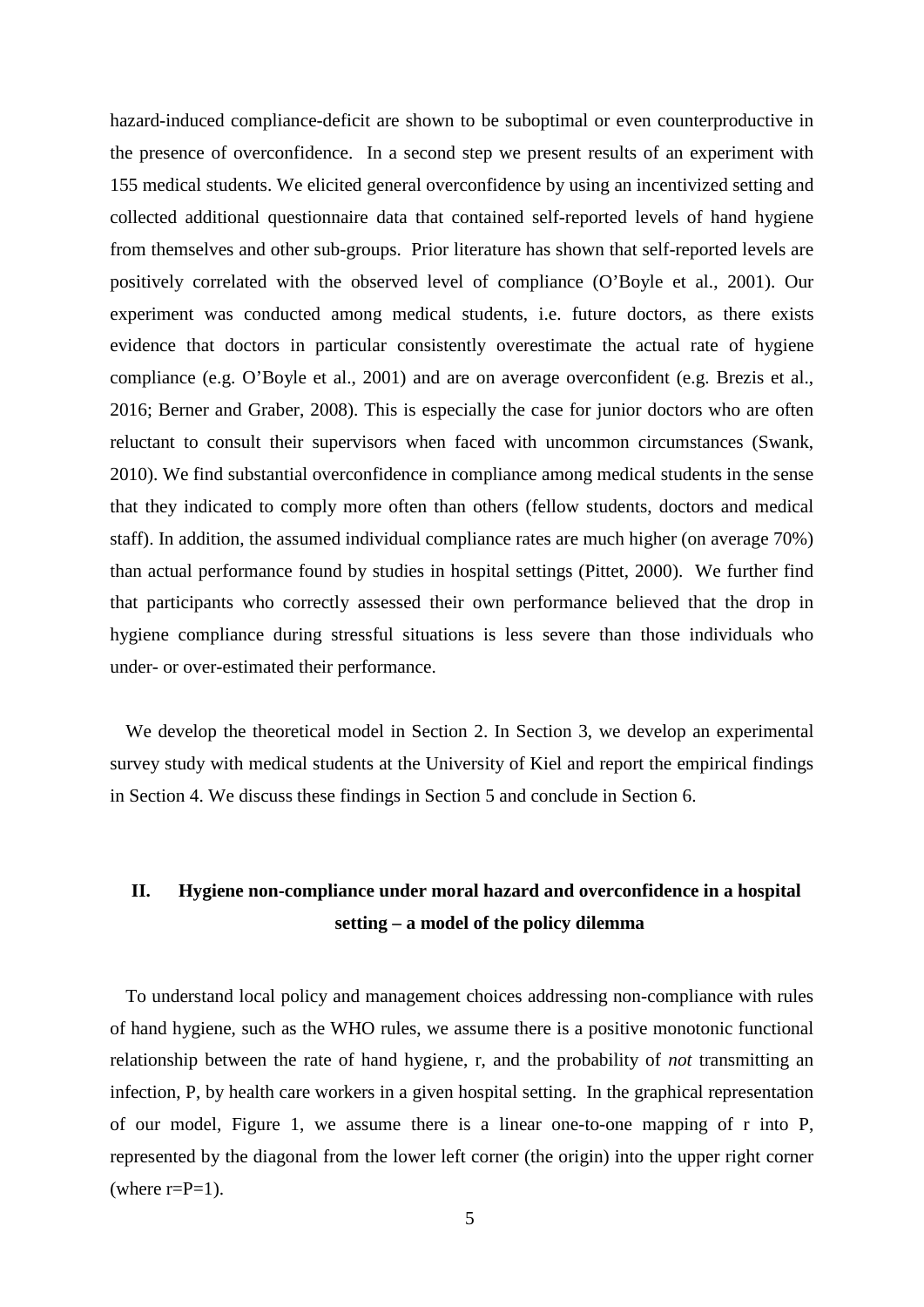

<span id="page-6-0"></span>**Figure 1: Graphical representation of the model**

Taking account health care workers' opportunity cost of time in hand hygiene, we define the minimum acceptable probability of no transmitted infection (or shorter: probability of no infection) as  $P^*$  < 1. The size of  $P^*$  will depend primarily on the adverse health consequences to those infected in the absence of health care workers' full compliance with the established hand hygiene rules. The economic value of these consequences, in turn, will depend on people's willingness to pay for avoiding these infections and therefore also – indirectly – on the availability and effectiveness of treatments for the diseases that may be transmitted in the hospital setting. An infectious disease that can be fully cured is less serious and carries lower costs to the infected than one that will result in the victim's death, for example.

 $P^*$  implies that an optimal rate of hand hygiene,  $r^*$  < 1, can be defined as a function of  $P^*$ , such that  $r^* = f(P^*)$ . However, the actual P may fall short of  $P^*$  as P itself is a function of the real rate of hand hygiene, r, and for simplicity, we assume a linear relationship, such that  $P = r$ for all  $r \in [0, 1]$ .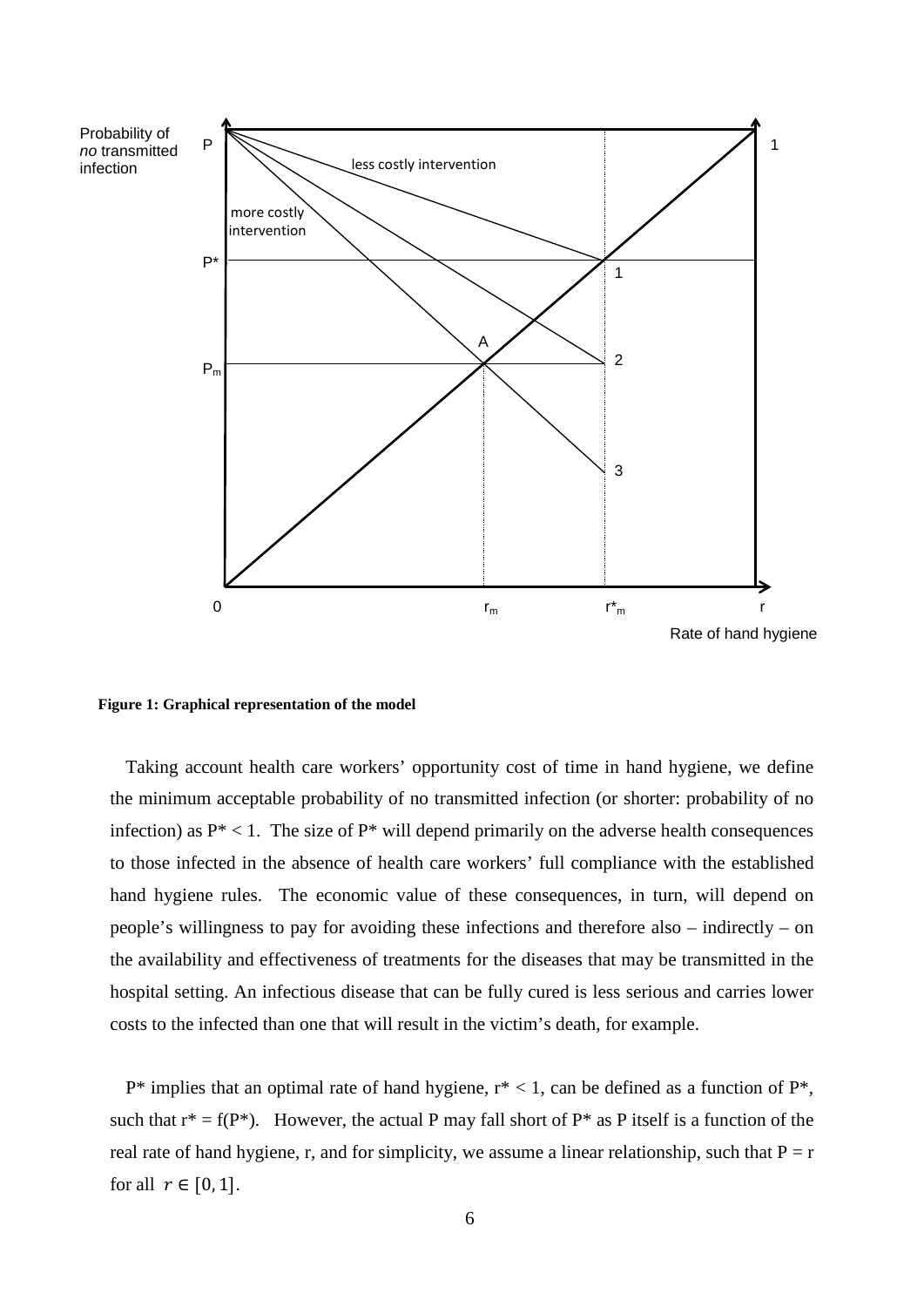We next define  $P_m = (1-m) r^*$  as the reduced probability of no infection in the presence of a moral hazard that – if unaddressed by management – reduces effort by the factor m, with  $0 <$  $m < 1$ , and leads to the reduced rate of hand hygiene  $r_m = (1-m) r^*$ . It reflects health workers' belief that cheating – if done in moderation – will not be detected, nor have a significant impact on P if only one worker cheats. This may seem plausible if each patient has contact with multiple health workers along treatment pathways designed to exploit gains from medical specialization, which is a defining characteristic of modern hospitals. In the graph,  $r_m$ is mapped via point A into  $P_m$ .

The established economic theory of moral hazard – primarily concerned with financial incentives set by a principal to elicit unobserved effort from an agent – has shown that in the case of risk-averse agents, incentives must be balanced against agents' demand for some form of insurance against bad outcomes that are only partially influenced by agents' actions. This seems especially relevant for hospital settings where even the most careful hand hygiene cannot fully guarantee suppression of nosocomial infections, which occur as a stochastic process. The need for insurance generally implies that optimal incentives alone cannot bring about the level of effort that would be optimal in the absence of asymmetric information.

To yield more specific implications for the management of moral hazard in a hospital setting, the principal-agent theory would have to be adapted in several ways. Unlike established models of moral hazard that yield incentive-compatible reward or wage functions linking agents' rewards or wages to the principal's profit, an appropriate model for hospitals would have to specify incentives that are consistent with medical ethics; see for example Phipps-Taylor and Shortell (2016). These ethics are supposed to guide health workers' decision making and financial incentives for specific tasks might be seen as interfering with ethics in undesirable ways, especially since hand hygiene is only one of several means to a more comprehensive end, the curing of patients. Moreover, additional ethical considerations may prevent the hospital from wishing to place a monetary value on the cures produced so that no basis for a conventional incentive-compatible wage function would exist. For a related discussion on the use of theoretical perspectives on patient care, see Grol et al. (2007).

For the purpose of this study, we take as given that improving compliance in hand hygiene by means of financial or non-financial incentives would be costly to the hospital and would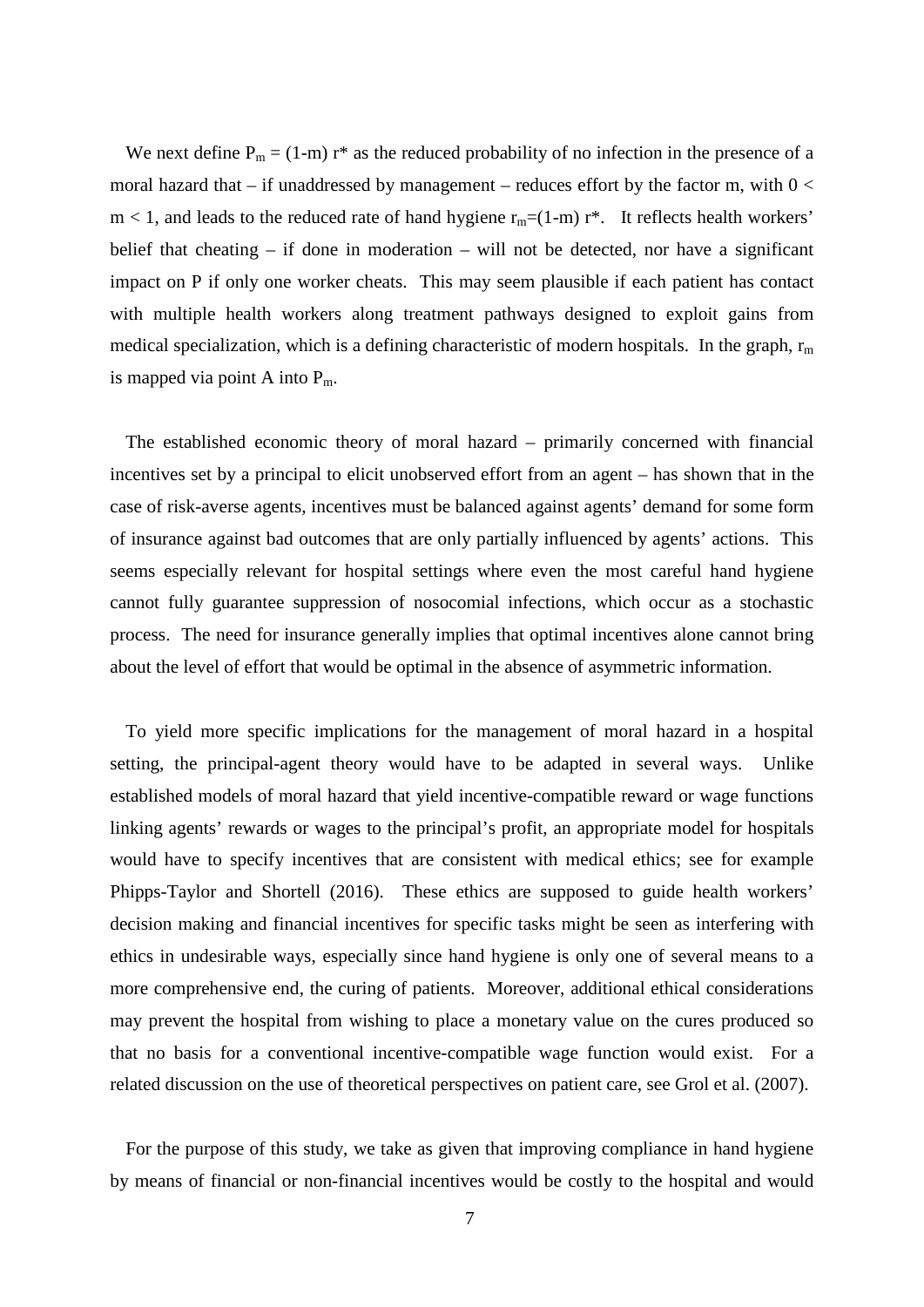not necessarily achieve the same rate of hand hygiene that could be implemented if health workers' behavior were fully observable. Additional or alternative measures, aimed at improving the direct observability of agents' actions, thereby reducing or eliminating the asymmetric distribution of information, would also be costly and generally have limited technical feasibility in hospital settings.

Against this background, a hospital management that does not observe the individual rate of hand hygiene directly – and suspects a moral hazard problem – may responds with a variety of administrative and control measures to an observed increase in infections that exceeds the frequency implied by P\*, including some form of penalty for health care workers caught not cleansing their hands. These measures may entail a variety of pecuniary and nonpecuniary costs, such as surveillance costs and loss of trust between health care workers and management. We further assume the hospital management is able to design these measures in such a way that they do not implement hand hygiene rates exceeding r\* or that they cease to be enforced once the observed P exceeds P\*.

More specifically, the new rate of hand hygiene  $\tilde{r}$  that the administrative response implements is, for simplicity, assumed to be determined by a monotonic function of P, which we call the intervention function, such that  $\tilde{r} = (1 - P)/c$  for all  $\tilde{r} \le r^*$ , where c can be thought of as a measure of the total costs per unit of intended hand hygiene rate increase, i.e. a marginal cost. In the presence of moral hazard with size m, these measures will result in the new rate of hand hygiene  $\tilde{r}_m = (1 - P_m)/c \ \forall \ \tilde{r} \leq r^*$  and  $\tilde{r}_m = r^* \ \forall (1 - P_m)/c > r^*$ , respectively. Thus,  $\tilde{r}_m$  cannot exceed  $r^*$  because the administrative measures would no longer be active as soon as P exceeds P\*. The slope of the intervention function is inversely related to c as long as  $(1 - P_m)/c \leq r^*$ .

To illustrate the effects of an administrative intervention, we analyze three limiting cases, shown in Figure 1, for the following levels of c:

1. c is just low enough to implement the elimination of any shortfall from  $P^*$ (represented by the intervention function connecting the upper left corner with point 1 in the graph),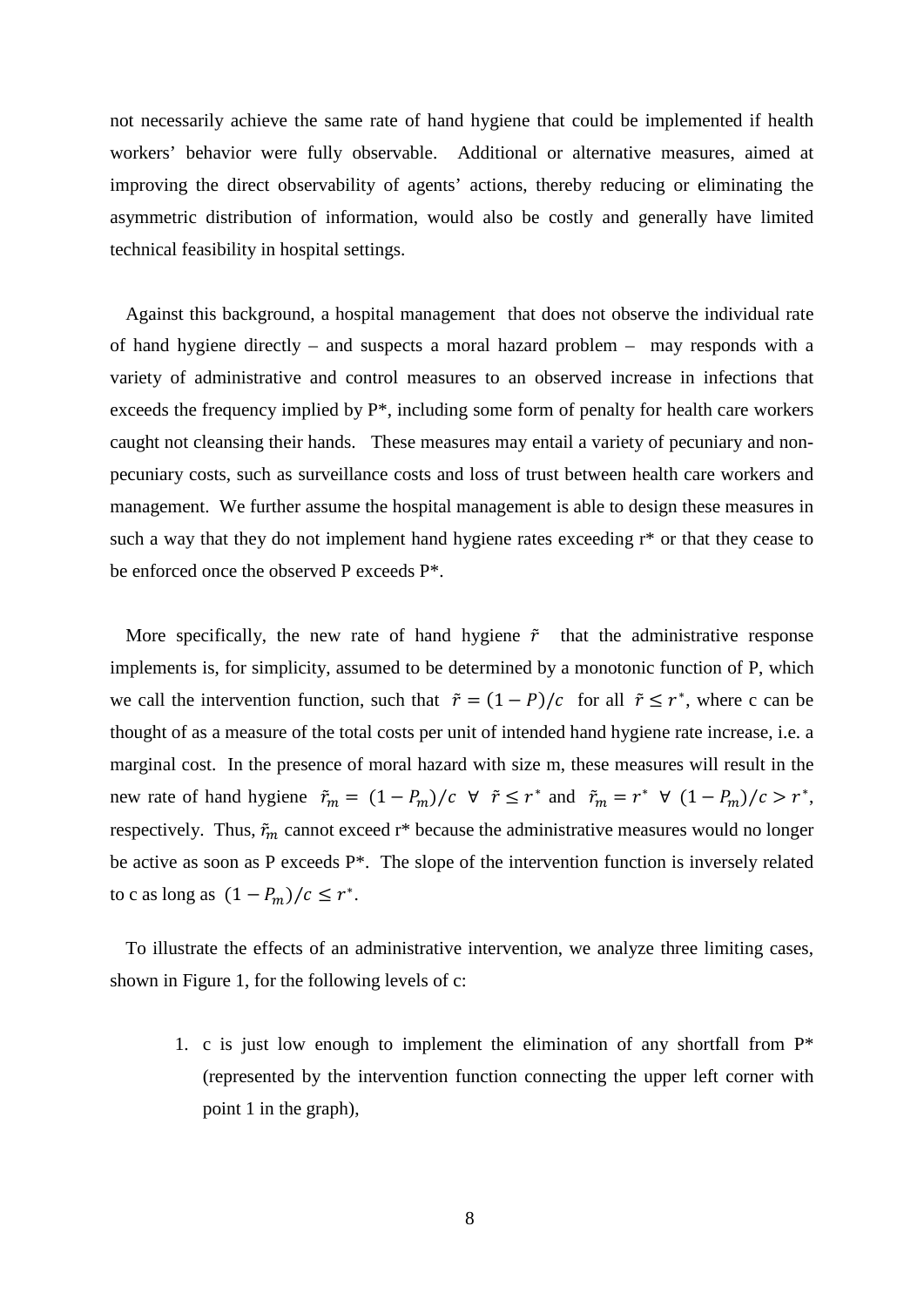- 2. c is just low enough to implement the complete elimination of the assumed moral hazard (represented by the intervention function connecting the upper left corner with point 2 in the graph), and
- 3. c is just high enough to rule out any reduction of the assumed moral hazard (represented by the intervention function connecting the upper left corner with point 3 in the graph),

In case 1, the moral hazard-induced deviation in the hand hygiene rate will be completely eliminated and the optimal rate r\* implemented. The same would hold for any intervention function with costs even lower than c in case 1.

In case 2, the moral hazard-induced deviation in the hand hygiene rate will be completely eliminated and the optimal rate r\* implemented. Similarly, any intervention function with costs between the costs assumed in cases 1 and 2 would also implement r\*. But a smaller moral hazard problem than implied by m would be eliminated only partially.

In case 3, the moral hazard-induced deviation in the hand hygiene rate will remain unchanged at  $r_m$ , since the intervention function now maps  $P_m$  back to  $r_m$ . In a similar vein, any intervention function with costs between those assumed in cases 2 and 3 would eliminate the moral hazard-induced deviation in the hand hygiene rate only partially and fail to implement r\*. On the other hand, if c were even higher than in case 3, the intervention function would not be activated since there would be no sufficient gain in the hand hygiene rate to justify the costs of addressing a moral hazard of size m.

To study the overconfidence problem, we augment the model by defining  $P_x = (1-x) r^*$  as the probability of no infection in the presence of overconfidence, driven by a wedge whose absolute size is proportional to r, with  $0 < x < 1$ , between the rate r<sup>\*</sup> at which health care workers think they are cleansing their hands and their real rate of hand hygiene,  $r_x$ .

In Figure 2, the reduced rate of hand hygiene induced by overconfidence is represented by the hyphenated positively sloped line connecting the origin to the label "overconfidence r." This line represents the overconfidence-induced shortfall in the real rate of hand hygiene, such that for each r intended by an overconfident health care worker, the real  $r_x$  is found by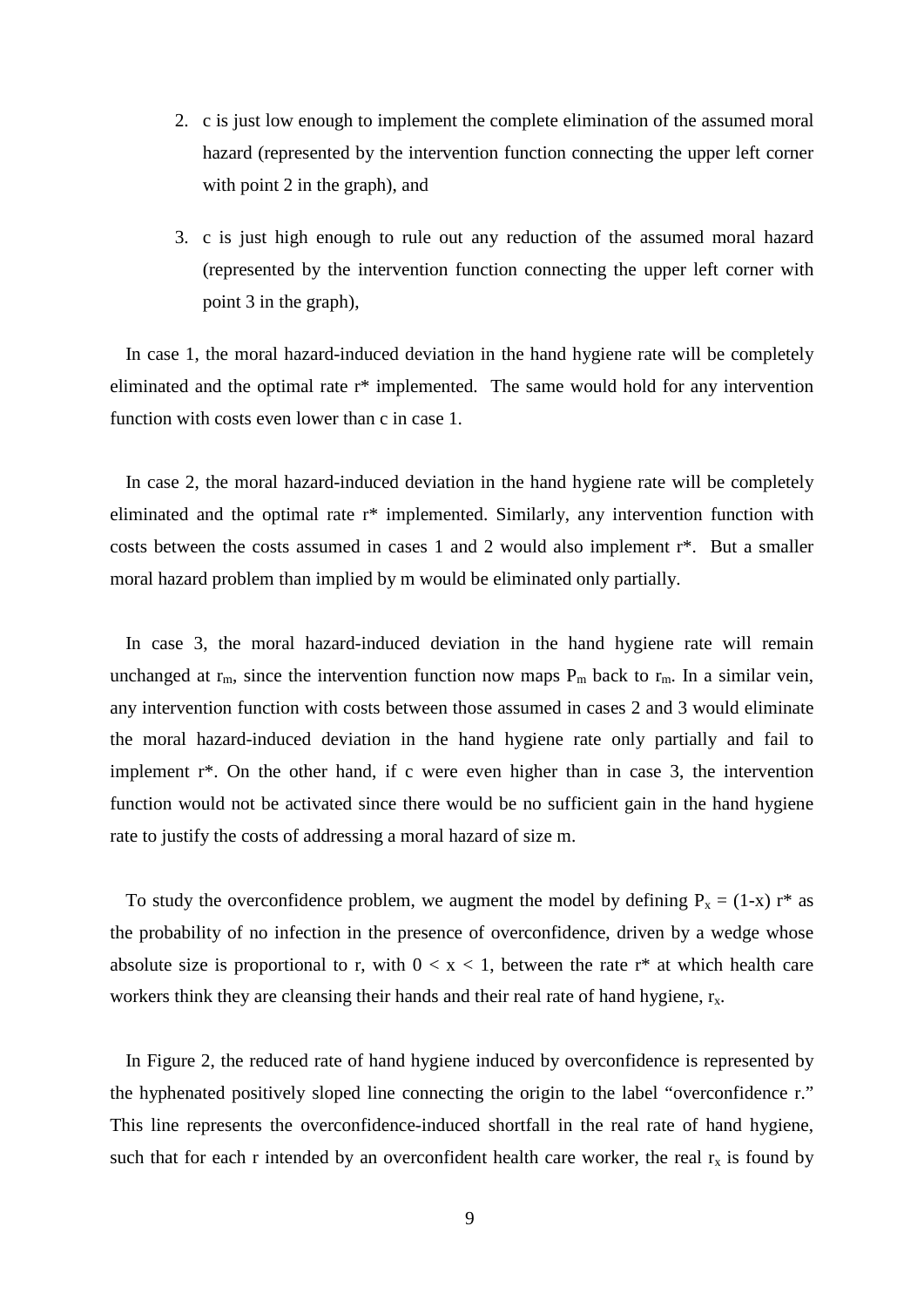first mapping the intended combination of r and P on the 45°-line (horizontally) into the "overconfidence-line" and then from there back into the space of r.

For example, an overconfident worker intending to cleanse his or her hands at the optimal rate r\* will really do so at rate  $r_x$  found via points 1 and B in the graph.  $P_x$  is then found by mapping  $r<sub>x</sub>$  via point A into P. The overconfidence-line itself does not represent a functional relationship between r and P. This functional relationship remains unchanged.

The graph represents a situation where the overconfidence problem is observationally equivalent to a moral hazard of size m, such that  $P_m = P_x$ . As before, the hospital management does not observe the real rate of hand hygiene directly and suspects a moral hazard problem whenever it observes infections above the frequency implied by  $P^*$ . We continue to assume the administrative measures address only the suspected moral hazard, aiming to implement a new rate of hand hygiene  $\tilde{r}$  that, for simplicity, is assumed to be a linear function of P, the intervention function, such that  $\tilde{r} = (1 - P)/c$ , where c can be thought of as a measure of the total costs per unit of intended hand hygiene rate increase, i.e. a marginal cost.

In the case of moral hazard, these measures would result in the new rate of hand hygiene  $\tilde{r}_m = (1 - P_m)/c$ , as before, but in the case of overconfidence, the new hand hygiene rate will only be  $\tilde{r}_x = (1 - x)(1 - P_x)/c$  since health care workers' response itself will be subject to – unobserved and uncorrected – overconfidence so that the real rate will again fall short of the intended rate by the factor (1-x).

To illustrate the differential effects of an administrative intervention contingent on whether P has been induced by moral hazard and overconfidence, we again look at the same three limiting cases for different levels of c, as before:

- 1. c is just low enough to implement the elimination of any moral hazard-induced shortfall from P\* (represented by the intervention function connecting the upper left corner with point 1 in the graph),
- 2. c is just low enough to implement the complete elimination of the assumed moral hazard (represented by the intervention function connecting the upper left corner with point 2 in the graph), and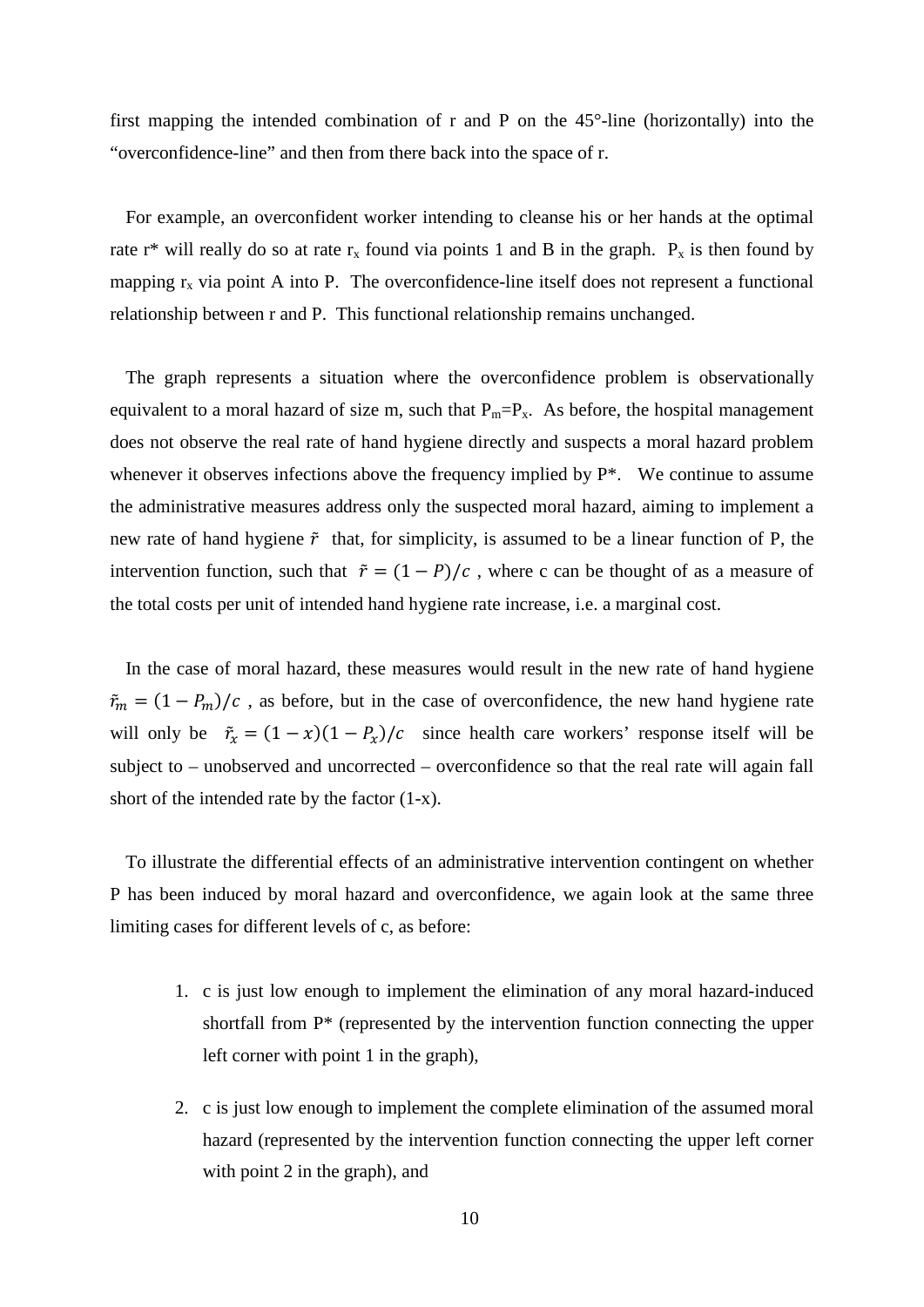3. c is just high enough to rule out any reduction of moral hazard (represented by the intervention function connecting the upper left corner with point 3 in the graph).

In case 1, a moral hazard-induced deviation in the hand hygiene rate would be completely eliminated and the optimal rate r\* implemented. But if the same P is caused by overconfidence instead of moral hazard, the intervention would leave the real rate of hand hygiene unchanged, resulting in the same probability of no infection as before.



**Figure 2: Model including Moral Hazard and Over-confidence (dashed line)**

In case 2, a moral hazard-induced deviation in the hand hygiene rate would again be completely eliminated and the optimal rate r\* implemented. And again, if the same P is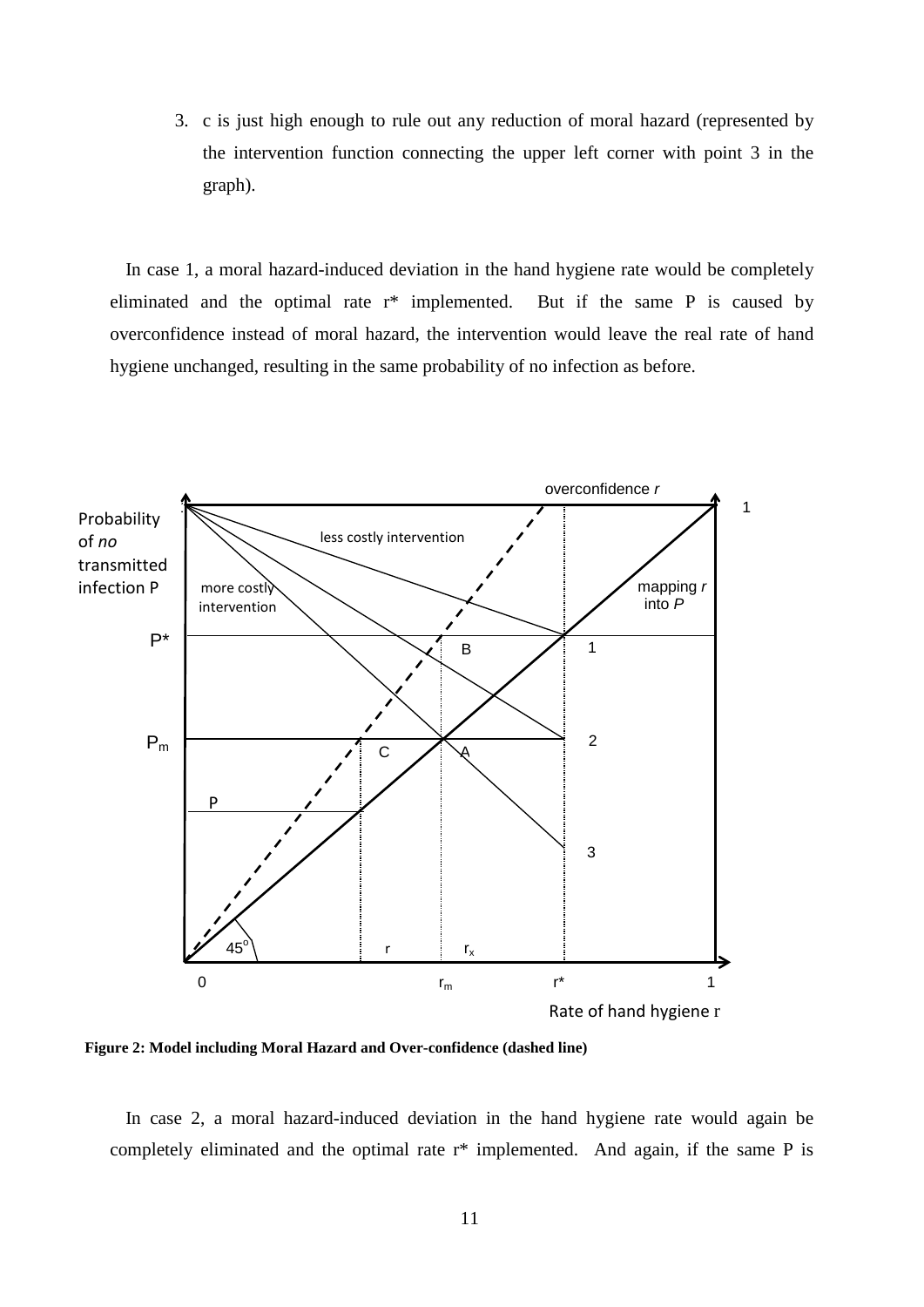caused by overconfidence instead of moral hazard, the intervention would leave the real rate of hand hygiene unchanged, resulting in the same probability of no infection as before.

In case 3, a moral hazard-induced deviation in the hand hygiene rate would remain unchanged at  $r_m$ , since the intervention function maps  $P_m$  back to  $r_m$ . But if the same observed P, at  $P_m$  in the graph, were caused by overconfidence instead of moral hazard, the moral hazard-motivated intervention would now cause the real rate of hand hygiene to fall even further, to  $r_{x2}$  in the graph, found via points A and C, resulting in an even lower probability of no infection than before, at  $P_{x2}$ . The rate  $r_{x2}$  is reached because overconfidence remaps  $r_m$  via points A and C into  $r_{x2}$ .

Within our model, the administration has no way to eliminate or even reduce an overconfidence problem by measures addressing the perceived moral hazard problem, given that the administrative measures do not implement a higher rate of hand hygiene than r\*, the optimal rate given health care workers' opportunity cost of time.

Moreover, the model suggests that policies or administrative interventions aimed at eliminating a moral hazard-induced shortfall from the optimal hand hygiene rate may not only be ineffective, but even counterproductive if the observed shortfall is actually induced by an observationally equivalent overconfidence problem. Our model thus provides a compelling rationale for an empirical study of the impact of moral hazard and overconfidence on hospital hygiene.

Before turning to our empirical study, we note that the intervention function in our analytical model might be specified differently. In particular, it might be questioned why the intervention function is specified for values of P above P\* when the hospital management is assumed to activate the intervention function only if the observed P falls short of P\*. To illustrate the robustness of our conclusions, the Appendix provides an alternative version of our model in which the intervention function induces only incremental increases in the rate of hand hygiene.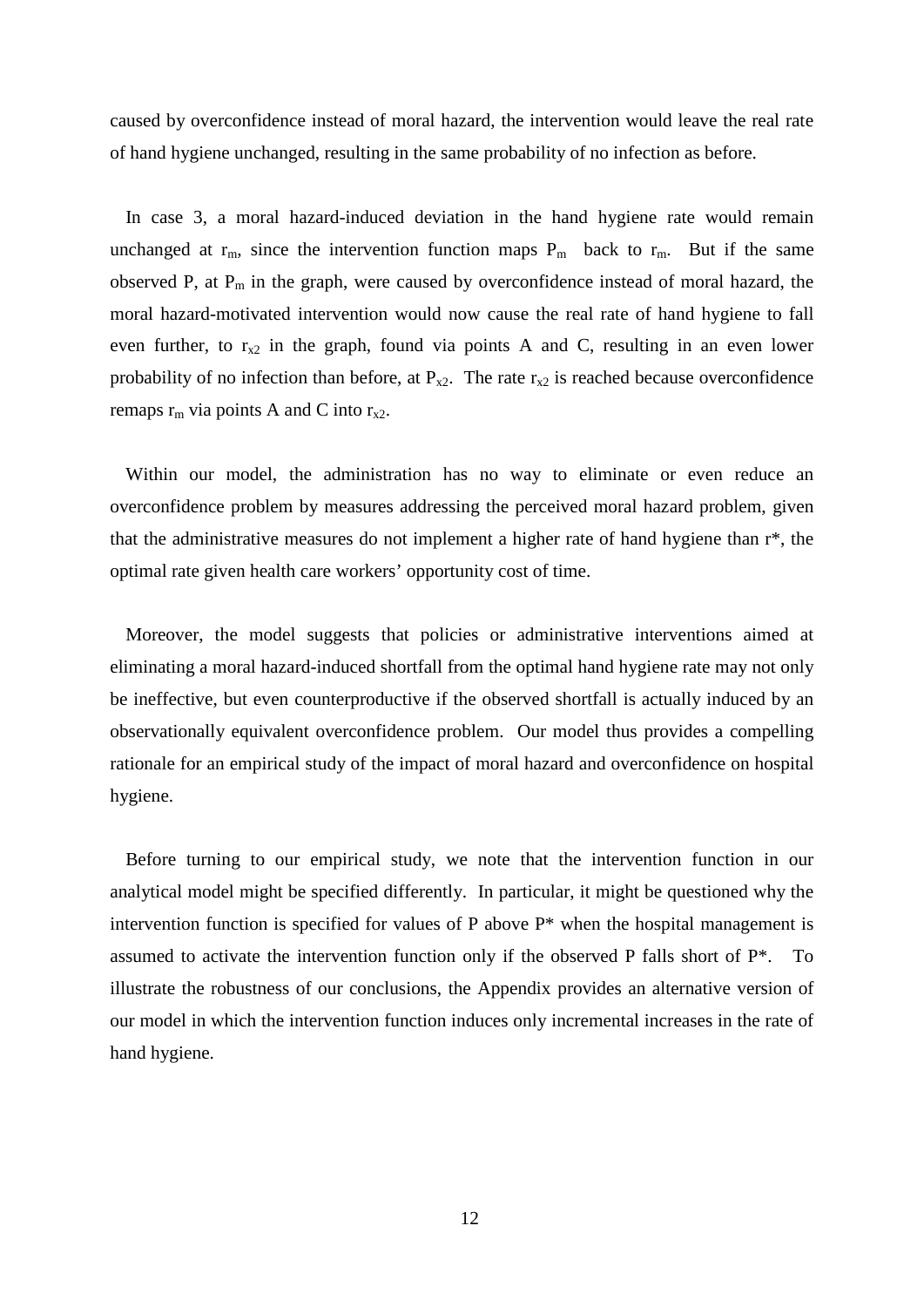#### **III. Experimental design**

To examine empirically whether and to what extent overconfidence and moral hazard may play a role in hand hygiene compliance, we conducted an experimental survey study with 155 medical students asking for their hand hygiene behavior in hospitals.

# *Subject pool*

The study was carried out in June 2017 with medical students at the University of Kiel. In total, 155 students (5th-10th semester) took part, of which 104 were women. The average age was 24 years ( $SD = 3.37$ ). The experiment was conducted during regular lecture time. Students were free to participate and all students present at the time agreed to take part in the study. As common in economic experiments the study was monetarily incentivized. Students had the possibility to earn between  $\bigoplus$  and  $\bigoplus$  depending on their answers. Average payoff was €1.52. Three sessions were conducted in total and each session lasted about 15 minutes.

#### *Experimental Procedure*

The experiment was paper based and was conducted in the lecture room. At the beginning of the experiment students were informed that the evaluation of the study would be anonymous and that inferences of data records on persons and inferences within result reports on individual questionnaires would not be possible. Each student was given a code which was written on each page as well as attached to each questionnaire. Students were also informed that they would have the opportunity to earn up to  $4 \text{ } \infty$  in the study and that the payment would be made anonymously at the end of the study. The payoff was conducted using the codes so that no names were elicited at any point.

During the experiment students had to first conduct a test, where they had to find the correct answer for 10-items. Afterwards they were asked to guess their own performance and the performance of others in the test. These guesses were monetarily incentivized and were used afterwards to construct our general overconfidence measure. After collecting the answers and guesses of the test, students were asked to fill out a questionnaire. It was pointed out to the students that most questions had no right or wrong answer and that they should respond intuitively to the questions. In the questionnaire we asked students to assess hygiene compliance in 4 categories (own, medical staff, doctors, fellow students) and in 2 scenarios (during a "normal" and a "busy" work day). We furthermore elicited risk attitudes, attitudes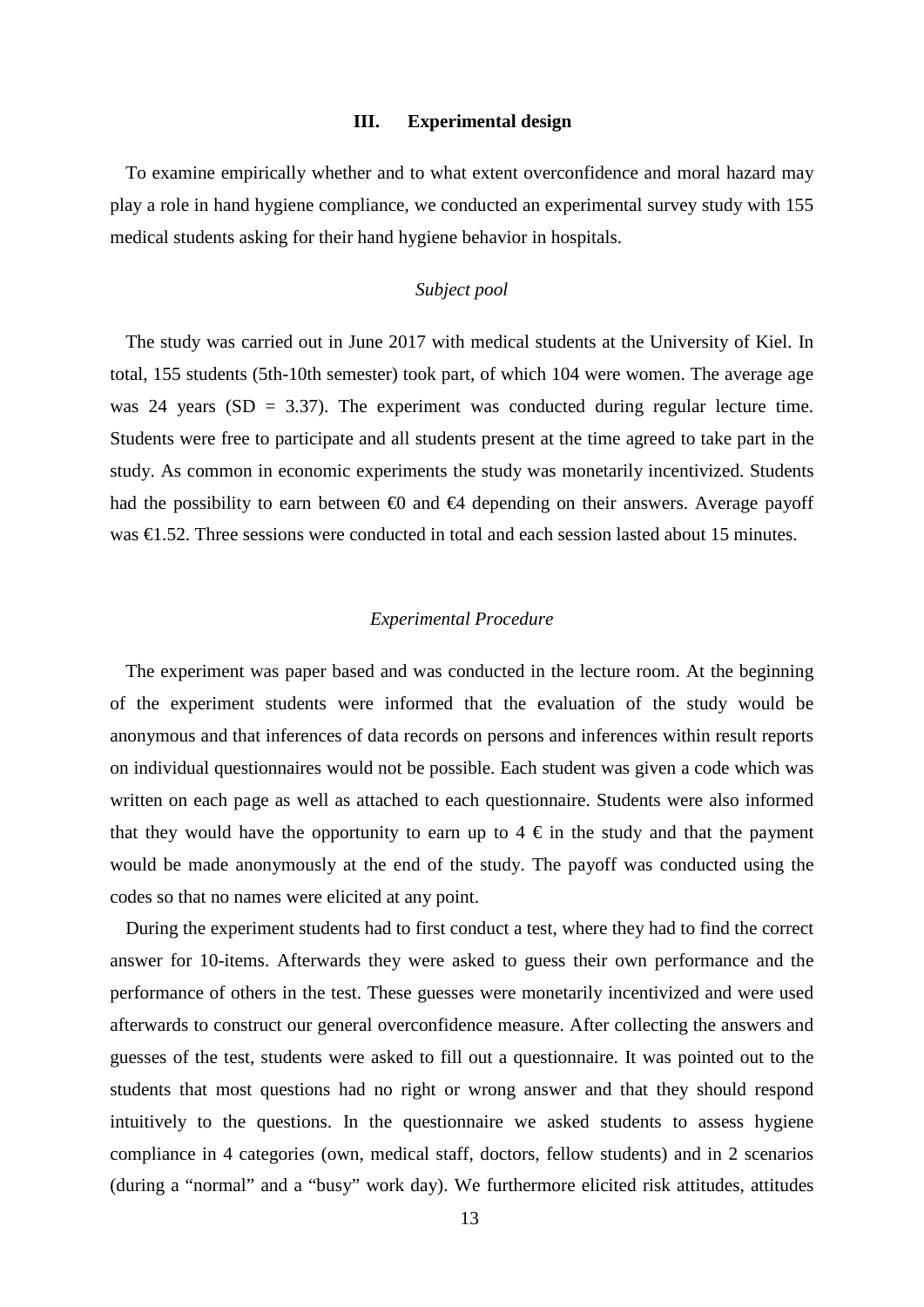towards the risk of nosocomial infections, the detection probability of transmitting microorganisms and behavioral responses to these probabilities as well as some demographic variables such as gender, age, and semester. We now describe the main variables of interest in more depth. The entire questionnaire can be found in the appendix.



# **Figure 3: Overview of the Experimental Survey Study**

#### *Methods*

*Overconfidence –* To measure general overconfidence students were asked to solve a 10-item test. For each item they had to solve a Raven Matrix, i.e. identify the missing element that completes a pattern. For each item they had 20 seconds time to find the correct answer. Afterwards they were asked how many items they had solved correctly (*guess own*) and how sure they were that their assessment was correct. They were furthermore asked how many items they thought the other participants had answered correctly (*guess others*). As typically done in economic experiments, the assessment of own performance and the performance of others was incentivized. Participants received  $\bigoplus$  for each correct assessment payed out at the end of the study. The answers to the questions were used to construct several overconfidence measures.

1. Over-placement measures how participants placed themselves with regard to the other participants. Therefore, we take the difference between *guess own* and *guess others*. If a participant indicated to have scored higher (lower) than other participants, over-placement will be positive (negative). If *guess own* and *guess others* coincided the participant placed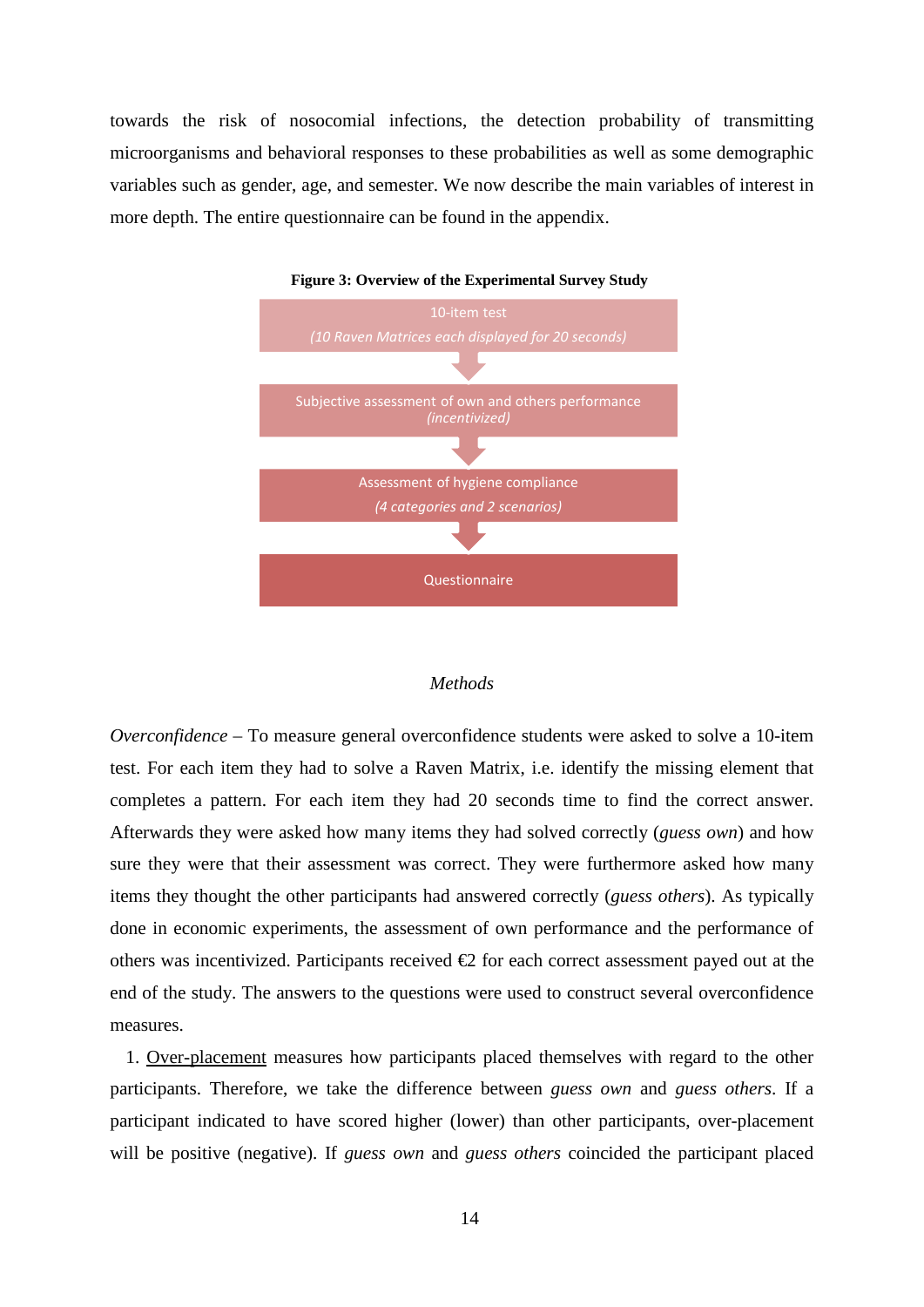herself as good as the others and the score will be zero. This measure reflects the beliefs of the participants and does not take the actual performance into account.

2. Over-placement corrected takes the actual performance and the placement guess into account. Participants were divided into i) correct assessment of own placement, ii) overconfident which implies that they thought they would be better compared to others but were actually not iii) under-confident which is the case when participants underestimated their own performance in comparison to the performance of others.

3. Over-estimation measures the difference between the participant's *own guess* and her actual performance. A participant is assumed to be over-confident (under-confident) if her guess was higher (lower) than her actual performance, i.e. over-estimation>0 (<0).

*Moral hazard* – we explored the role of moral hazard in hand hygiene compliance by asking participants about the probability that i) patients or ii) health care worker responsible for transmitting health care-associated pathogens would be detected<sup>[1](#page-15-0)</sup> and, furthermore, whether they believe that the probability of being detected influences iii) their own or iv) other doctors' behavior. Without moral hazard, the detection probability of non-compliance should not play a role in health workers' hand hygiene behavior. In the presence of moral hazard, a higher detection probability should induce a higher rate of hygiene compliance. Interventions to increase compliance should hence involve more checks, controls and documentation of individual behavior.

*Hygiene compliance* – In order to assess hygiene compliance rates students were asked to assess hygiene compliance in 4 categories (own, medical staff, doctors, fellow students) and in 2 scenarios (during a "normal" and a "busy" work day). First students were requested to imagine a normal day in an hospital and to estimate, in how many percent of cases the "five moments for hand hygiene" (see Appendix 3 for details**Fehler! Verweisquelle konnte nicht gefunden werden.**) are on average complied with by a) themselves, b) medical staff, c) doctors, and d) their fellow students. After several other questions and on a different page, they were asked to do the same assessment for a particularly busy day.

We use these estimated compliance rates to measure overconfidence in hygiene compliance. Given that we do not know the true hygiene compliance rate we can only measure over-

<span id="page-15-0"></span><sup>&</sup>lt;sup>1</sup> "If insufficient hygiene was the reason for the transmission [of health care-associated pathogens]; how likely do you think it is that one can trace back which employee was responsible for the transmission?" Answer on a scale from 0 (very unlikely) to 5 (very likely)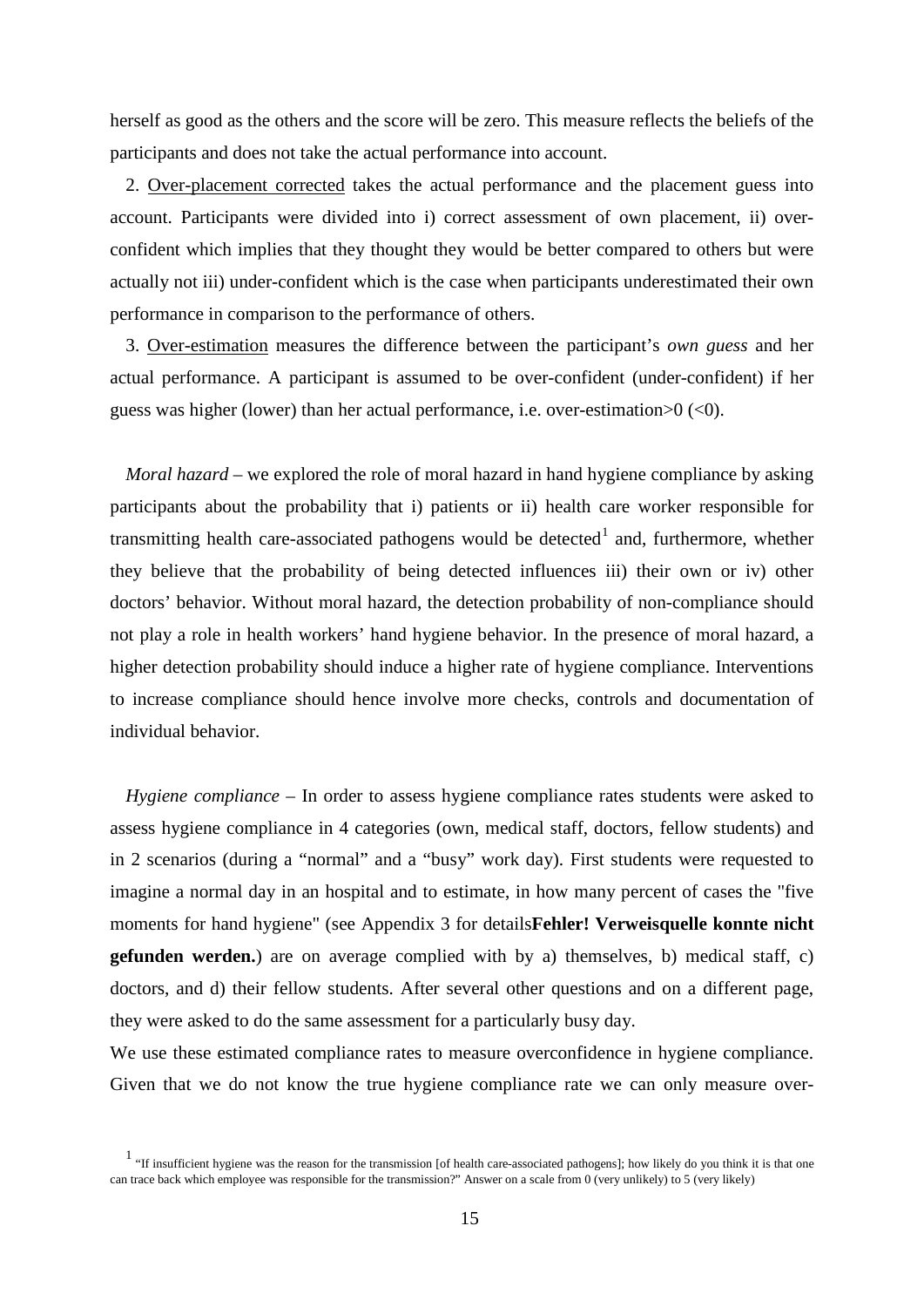placement, i.e. measure how participants placed themselves with regard to the other categories. *Over-placement HC* therefore measures the difference between own estimated hygiene compliance and estimated compliance of others (categories b-d). If a participant indicated to comply more often than others *over-placement HC* will be positive. As before this measure reflects the beliefs of the participants and does not take the actual performance into account.

#### **IV. Results**

## *Moral Hazard*

To assess the role of moral hazard in hand hygiene compliance, participants were asked whether they believe that the probability of being detected influences their own or other doctors' behavior. The likelihood that the detection probability of transmitting a pathogens influences compliance behavior was rated by the participants as moderate for their own behavior (mean=2.70, SD=1.55) and for that of other doctors (mean=2.97, SD=1.29, measured on a scale from 0–very unlikely to 5-very likely). In both cases the mean is statistically significantly higher than zero (Wilcoxon signrank test,  $p<0.001$ ) which would be the benchmark for no moral hazard. The likelihood of being influenced by the detection probability is slightly higher for other doctors than for participants' own behavior (Wilcoxon signrank test:  $z = -2.545$ ,  $p > |z| = 0.0109$ . This can be interpreted as a form of overconfidence in the sense that on average participants believed to be less likely to be influenced than others.

On average, participants indicated that the identification probability of the responsible i) patient or ii) health care worker for transmitting pathogens is low (mean patient=1.79, SD=1.18 and mean worker=1.19, SD=1.16 on a scale from 0–very unlikely to 5-very likely). The identification probability has been rated significantly higher for patients than for health care workers (Wilcoxon signrank test:  $z = 5.752$  $z = 5.752$ ,  $p > |z| = 0.0000$ ).<sup>2</sup>

<span id="page-16-0"></span> $2$  The detection probability and likelihood of being influenced by that probability is positively correlated (correlation coefficient= 0.166, p=0.039). This indicates that those participants who indicated that the probability of being detected is higher also indicated to be more likely influenced by that probability on average.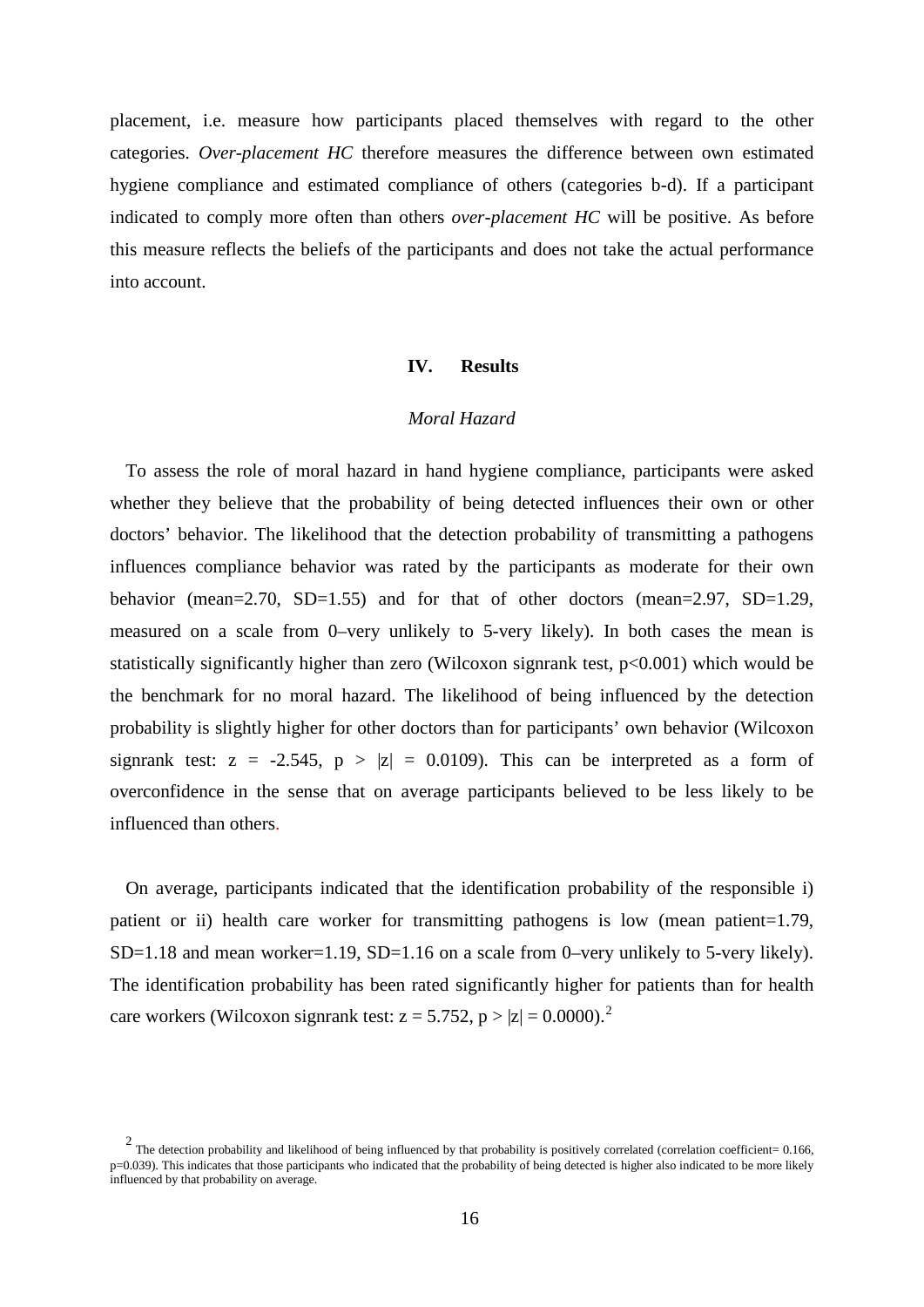In a next step, we assess whether the stated detection probability is related to hand hygiene compliance rates. A positive relationship between detection probability and stated compliance rate would be a further indication of moral hazard in the hygiene context. We find, however, that the stated detection probability is uncorrelated with the assessment of own hygiene compliance (see **[Table 1](#page-17-0)**), i.e. that the subjective probability to be detected does not directly influence the assessment of hygiene compliance of our participants.

|                       | Hygiene compliance | Hygiene compliance | Hygiene compliance |
|-----------------------|--------------------|--------------------|--------------------|
| Detection probability | $-0.624$           | $-0.406$           | $-0.673$           |
|                       | (2.65)             | (3.03)             | (2.62)             |
| Female                |                    | $-4.269$           | $-3.618$           |
|                       |                    | (3.78)             | (3.59)             |
| Age                   |                    | 0.097              | 0.085              |
|                       |                    | (0.60)             | (0.62)             |
| Semester              |                    | $-1.326$           | $-1.365$           |
|                       |                    | (2.00)             | (1.83)             |
| Risk taking           |                    |                    | $1.524*$           |
|                       |                    |                    | (0.42)             |
| Fear of own infection |                    |                    | $0.700***$         |
|                       |                    |                    | (0.07)             |
| constant              | 71.274***          | 80.047***          | 70.986***          |
|                       | (4.82)             | (2.83)             | (1.90)             |
| No. of Obs.           | 155                | 148                | 148                |
| Adj. R2               | $-0.005$           | $-0.008$           | 0.005              |
| Prob>F                | 0.836              | $-0.008$           | 0.005              |

<span id="page-17-0"></span>**Table 1: OLS regression with own hygiene compliance as dependent variable and detection probability as independent variable**

 $*$  p<0.10, \*\* p<0.05, \*\*\* p<0.010

#### *Overconfidence*

#### *Subjective Assessment of Hand Hygiene Compliance*

When asked about their compliance with the hand hygiene rules on a normal day in a hospital, participants indicated that they would comply correctly in 70.53 % (SD=18.72) of the cases on average. The compliance of doctors was rated as particularly low at 52.50%  $(SD=21.21)$ , followed by the medical staff with 56.27%  $(SD=19.36)$  and the fellow students with 62.53% (SD=19.68). Thus, we find that on average participants consistently rated their own compliance as higher than that of health care workers in the other categories (p<0.001 for all categories) indicating overconfidence in hand hygiene compliance. Overconfidence is least pronounced compared to fellow students where only 50% of the participants stated to comply more often and 40.6% just as often, while compared with doctors 77% stated to comply more often, respectively 80% compared to medical staff.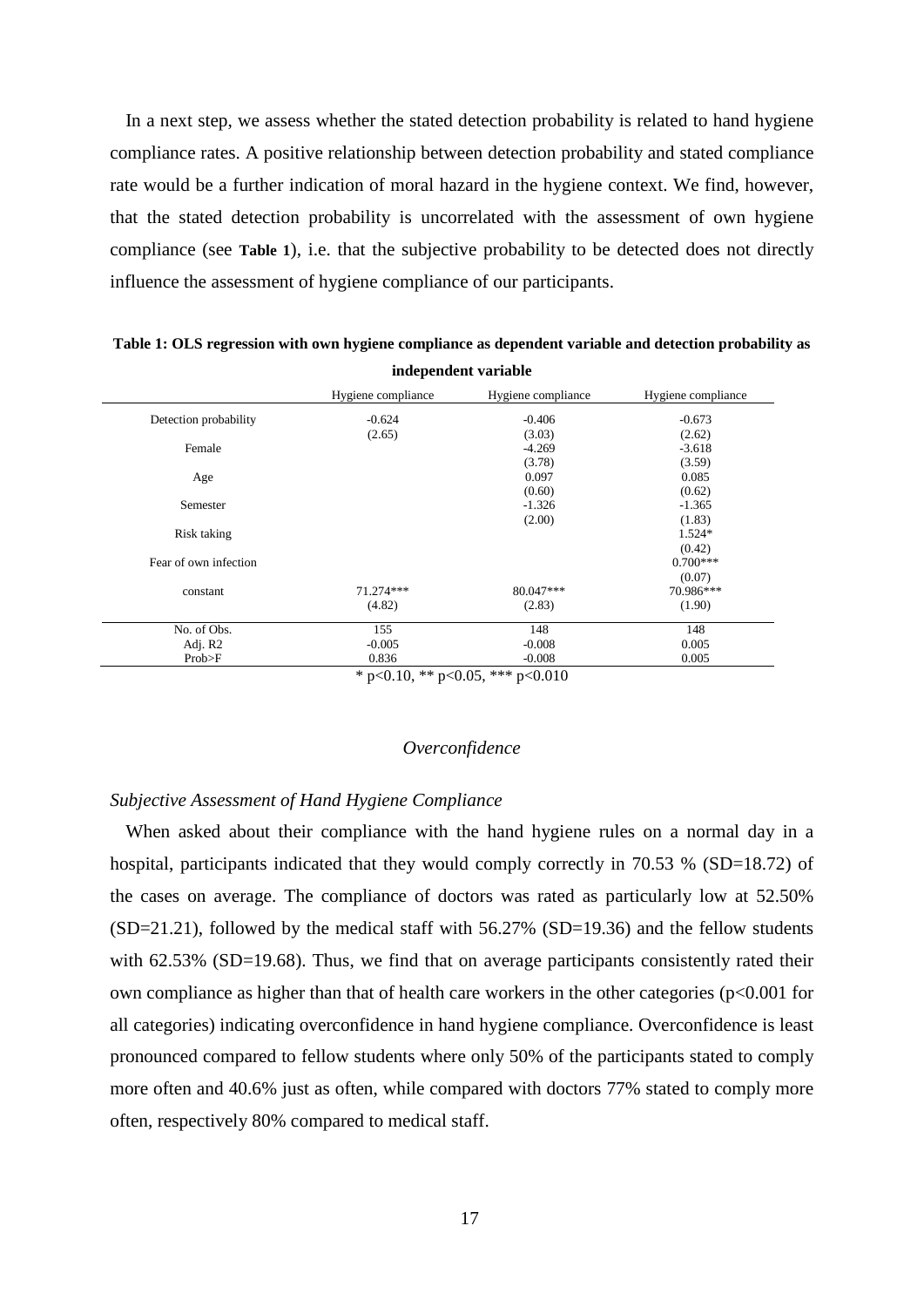#### *Further Results*

#### *10-Item Test*

In the test we find that subjects in our sample tended to be rather under-confident than overconfident. When asked about own performance 38% of the subjects under-estimated their actual performance, 34% assessed it correctly and 27% over-estimated their performance. The assessment of own performance relative to other subjects performance shows a similar pattern. 41% of the subjects indicated a lower score for themselves than for their fellow students, 36% just as well and 23% indicated to have scored higher than their fellow students.

We find clear gender differences in overconfidence in our data. While the majority of male participants over-estimated their own performance (42%) and rated themselves as being better (36%) or the same (44%) as other participants, the majority of female participants underestimated their own performance (45%) and ranked their own performance below other participants (51%). These differences are highly statistically significant (over-estimation: Mann-Whitney test  $z=2.901$ ,  $P>|z|=0.0037$ ; over-placement: Mann-Whitney test  $z=2.968$ ,  $p > |z| = 0.0030$ .

#### *Over-placement in 10-item test correlates with over-placement in hygiene*

The data indicates that over-placement in the 10-item test correlates with over-placement in hand hygiene compliance (correlation coefficient  $= 0.1162$ , p=0.0414), when the group that subjects compare themselves to is the same (here fellow students). This also holds when including further control variables (see Table 2).

| Over-placement in hygiene.<br>with regard to fellow students |
|--------------------------------------------------------------|
| 3.397**                                                      |
| (1.46)                                                       |
| $-2.384$                                                     |
| (2.49)                                                       |
| $0.691**$                                                    |
| (0.34)                                                       |
| $-1.671**$                                                   |
| (0.81)                                                       |
| 4.813                                                        |
| (9.25)                                                       |
| 144                                                          |
| 0.069                                                        |
| 0.007                                                        |
|                                                              |

<span id="page-18-0"></span>**Table 2: OLS regression with over-placement in hygiene compliance as dependent variable and overplacement in the 10-item test as independent**

\* p<0.10, \*\* p<0.05, \*\*\* p<0.010

Note: Including further control variables, does not substantively alter the coefficients.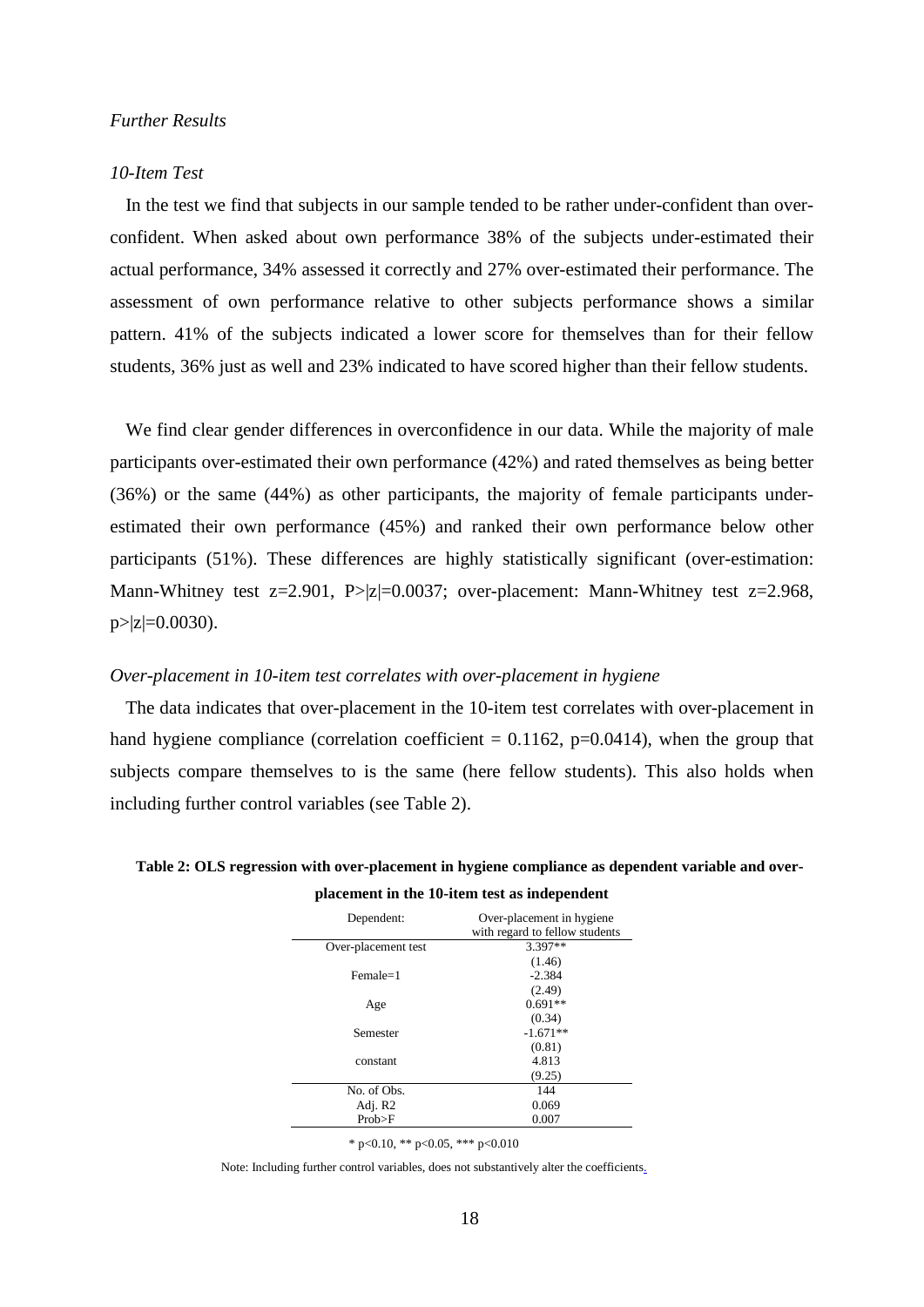Note that in the test comparison is only possible with fellow students, while for hygiene compliance participants were also asked about the performance of general medical staff and doctors.

#### *Overconfidence and time pressure*

The participants estimated that there is a significant drop in compliance with hand hygiene regulations under time pressure. When asked about the compliance at a particularly stressful day participants stated that the regulations are consistently followed in less than 50% of cases in all categories. In line with the assessment of a "normal" day participants estimated that doctors comply least (38.81%, SD=22.99), followed by medical staff (40.39%, SD=21.43), fellow students  $(42.32\%, SD=21.28)$ , and themselves  $(47.58\%, SD=22.92)$ . While own compliance remains statistically significantly higher  $(p<0.001)$ , the differences between the categories are smaller than for those reported for a normal work day.

An interesting pattern arises when looking at the relationship between overconfidence and the difference between estimated hygiene compliance under the "normal" condition and under time pressure. It appears that those individuals who correctly assessed their own performance in the test believe that the drop in hygiene compliance is less severe than those individuals who under- or over-estimated their performance. The regression analysis shows that the difference between those who correctly estimate their performance in the test and those who over-estimate their performance is strictly significantly positive over all groups (see [Table 3\)](#page-19-0).

| dependent variable and overcommuence as muependent                                            |                               |                               |                                 |                               |  |  |  |  |  |  |  |
|-----------------------------------------------------------------------------------------------|-------------------------------|-------------------------------|---------------------------------|-------------------------------|--|--|--|--|--|--|--|
| Dependent variable:<br>Difference between<br>hygiene compliance on a<br>normal and a busy day | Own                           | <b>Medical Staff</b>          | Doctors                         | <b>Fellow Students</b>        |  |  |  |  |  |  |  |
| underconfident                                                                                | 4.066                         | $6.204**$                     | 3.446                           | 3.378                         |  |  |  |  |  |  |  |
|                                                                                               | (2.92)                        | (2.73)                        | (2.75)                          | (3.05)                        |  |  |  |  |  |  |  |
| correct                                                                                       | Reference group               | Reference group               | Reference group                 | Reference group               |  |  |  |  |  |  |  |
| overconfident                                                                                 | 10.088***                     | $9.866***$                    | $6.747**$                       | 8.779***                      |  |  |  |  |  |  |  |
| constant                                                                                      | (3.19)<br>18.692***<br>(2.12) | (2.99)<br>10.865***<br>(1.98) | (3.01)<br>$10.692***$<br>(2.00) | (3.36)<br>16.346***<br>(2.22) |  |  |  |  |  |  |  |
| No. of Obs.                                                                                   | 151                           | 151                           | 151                             | 150                           |  |  |  |  |  |  |  |
| Adj. R2                                                                                       | 0.051                         | 0.060                         | 0.020                           | 0.031                         |  |  |  |  |  |  |  |
| Prob>F                                                                                        | 0.008                         | 0.004                         | 0.083                           | 0.035                         |  |  |  |  |  |  |  |

<span id="page-19-0"></span>**Table 3: OLS regression with difference between hygiene compliance on a normal and a busy day as dependent variable and overconfidence as independent**

 $*$  p<0.10,  $*$  p<0.05,  $**$  p<0.010

Note: Adding a battery of control variables leaves the coefficients qualitatively unchanged.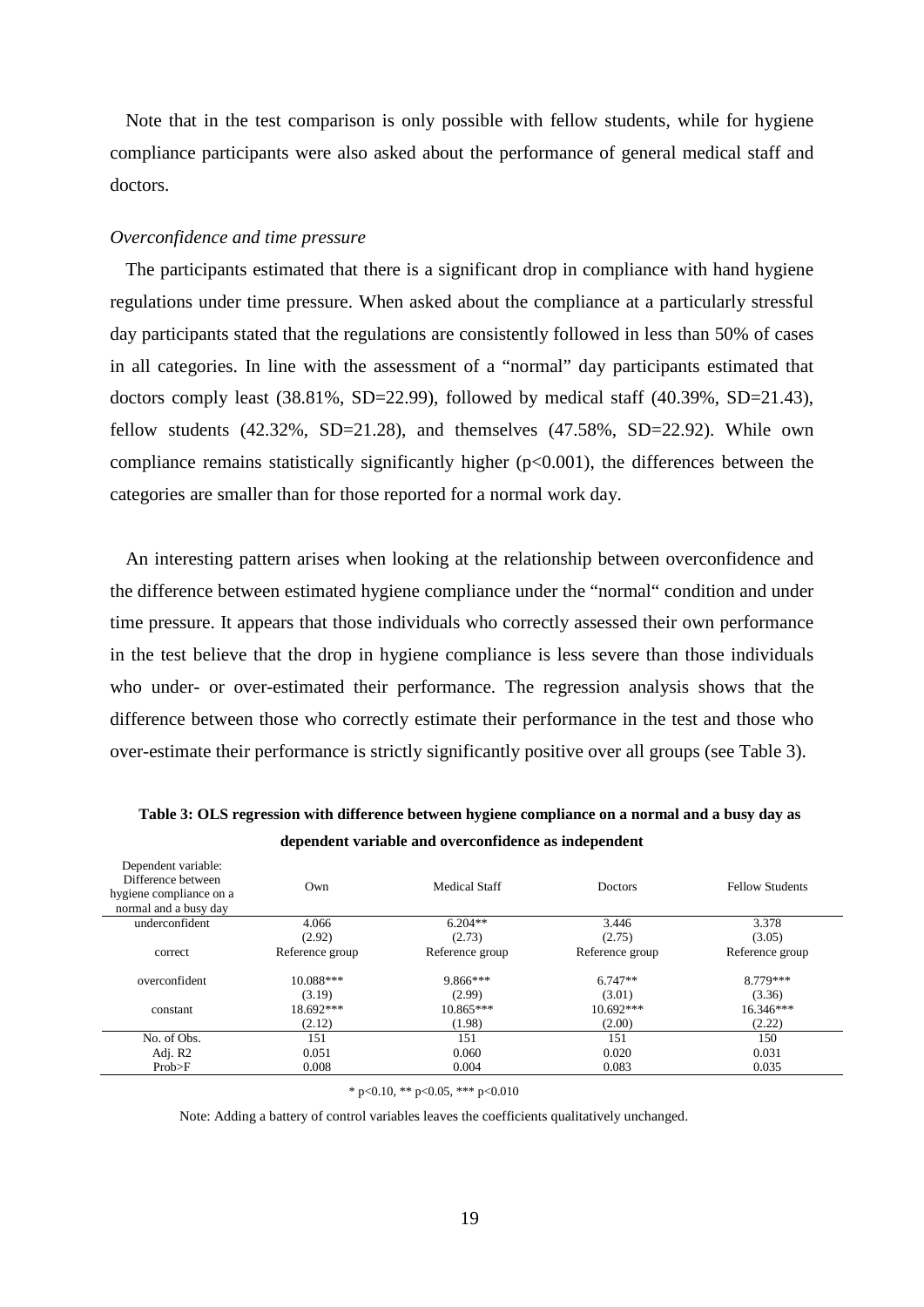#### **V. Discussion**

#### *Discussion Moral Hazard*

Our findings indicate medical students are aware that hygiene compliance can fall short when a principal lacks means to control it. However, we also find that beliefs about the detection probability do not directly influence the assessment of hand hygiene compliance. Interventions to increase compliance by increasing the detection probability might therefore have limited effect.

As a limitation, we acknowledge that the study design is not ideal for assessing moral hazard, given that the detection probability does not vary exogenously. To assess whether an increase (decrease) in detection probability induces changes in compliance behavior, future studies could (exogenously) vary the beliefs about the detection probability while keeping everything else constant.

#### *Discussion Overconfidence*

Overall, our empirical findings indicate that there is substantial overconfidence in hand hygiene compliance among medical students. Given that 90% of the participants indicated to comply more often than or just as often as others (fellow students, doctors and medical staff) we can assume that a substantial share of participants is overconfident with regard to their actual compliance. A second indication of overconfidence is that the assumed individual compliance rates are much higher (on average 70%) than those typically indicated by studies in hospital settings which claim that compliance is lower than 50% (e.g. Pittet, 2000). This is in line with other studies that show health workers in general and doctors in particular consistently overestimate the actual rate of hygiene compliance (e.g. O'Boyle et al., 2001).

In our general overconfidence measure, which was derived from a test not related to hygiene, we do not find that the participants are overconfident in general. However, when we split the sample into women and men, we find that men are on average overconfident, while women are rather under-confident regarding their performance in the test. This gender difference in overconfidence with men being more overconfident than women is a common finding in economic experiments. Given that women are overrepresented in our sample (67% women) and together with the fact that the task was relatively complicated, this might explain our finding in the test. The literature provides supporting evidence that doctors are on average overconfident, which can lead to potentially serious consequences for example in committing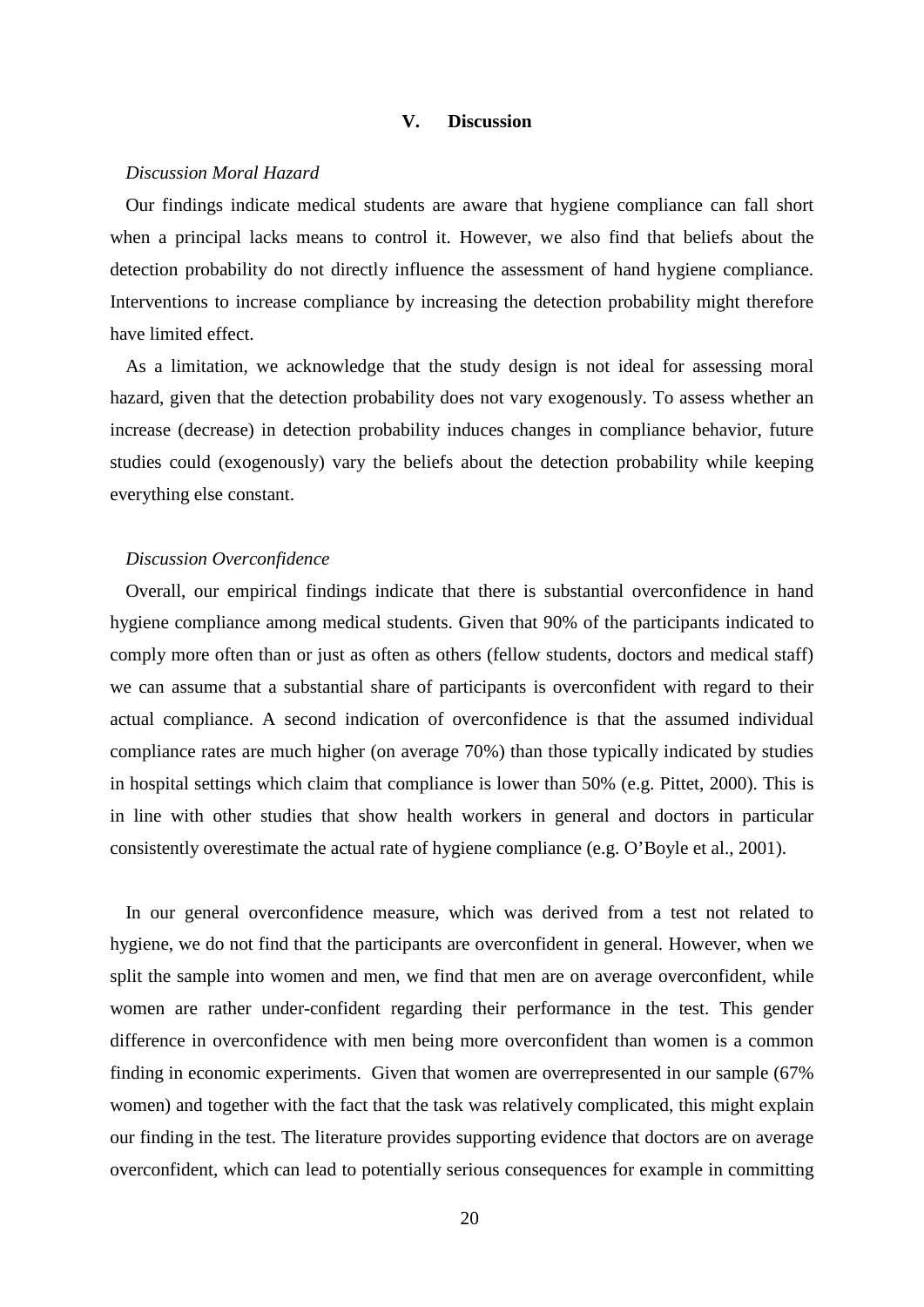diagnostic errors and or admitting and disclosing errors (e.g. Brezis et al., 2016; Berner and Graber, 2008). This can be explained by the fact that overconfidence is linked to an individual's propensity for status seeking (Anderson et al., 2012) and can also be status enhancing (Anderson et al., 2012; Kennedy et al., 2013) which is important for a prestigious profession like doctors. There also exists some evidence of gender differences in self-reported and observed hand hygiene compliance. Zimakoff et al. (1992) report that female health care workers reported higher frequencies of handwashing than their male counterparts. A study with health care workers in a critical care unit by van de Mortel et al. (2001) further found that female doctors washed their hands significantly more often after patient contact than their male counterparts ( $P = .0468$ ).

We further find that overconfidence in hand hygiene compliance is positively correlated with overconfidence in the 10-item task. This indicates that there is domain generality of overconfidence. Previous findings regarding domain generality of overconfidence are inconsistent. While Glaser et al. (2005) found insignificant and even negative correlations across distinct tasks, West and Stanovich (1997) found some degree of domain generality in their study.

Our results regarding the assessment of hand hygiene compliance under time pressure might have important implications. Time pressure is a much discussed topic in the hospital setting. Health care workers are often under high time pressure, which can lead to a drop in performance (see e.g. Tsiga et al., 2013 or Evans and Kim, 2006). Beyond actual time pressure, the perception of time pressure can also impact performance. Experimental studies have shown, for example, that perceived time pressure leads to a decrease in performance (DeDonno and Semaree, 2008) and to efficiency losses (Kocher and Sutter, 2006; Sutter et al., 2003). A correct assessment of actual time constraints and adequate coping with a limited time budget therefore seem crucial in the context of hand hygiene compliance. Our results indicate that overconfidence might lead to an overestimation of time pressure and a negative impact on hand hygiene compliance in stressful situations among all types of health workers.

While we find that overconfidence contributes to poor hygiene compliance, we cannot distinguish between potential mechanisms that might be at work: 1) individuals have a biased assessment of their actual performance and overestimate their compliance, i.e. their actual performance is lower than they think it is; 2) individuals might underestimate the actual risk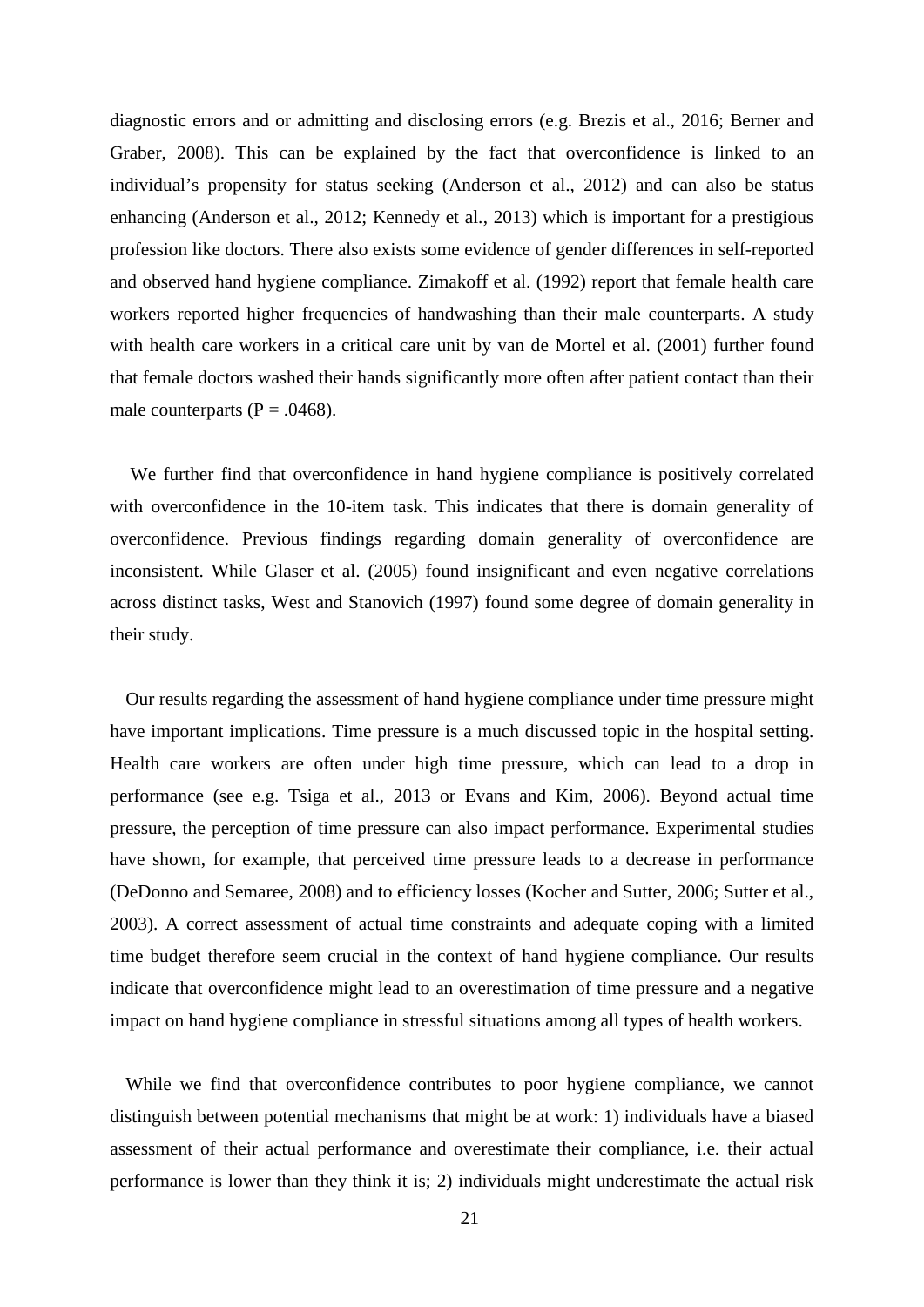of transmitting microorganisms and therefore the need to comply with hygiene rules 3) individuals might think that their own transmission probability is lower than that of others and therefore need to take less precaution. Our experimental study only looks at mechanism 1) and we cannot infer about the other two mechanisms. When designing measures to reduce overconfidence in hygiene compliance, it may be important to know the relative strengths of all three mechanisms in order to design appropriately targeted interventions.

We note that our study is based on self-reported hygiene compliance by medical students. Even though self-reported levels of hand hygiene compliance have been found to be positively correlated with the observed level of compliance (O'Boyle et al., 2001), we cannot infer about the actual compliance of these students or health care workers in general. With this caveat in mind, our study identifies and provides evidence for overconfidence as a potential mechanism that depresses hygiene compliance below the desired level in hospital settings.

#### **VI. Conclusion**

Overconfidence among health workers can have a multitude of adverse consequences in the health system, including the transmission of health care-associated pathogens. Our study assesses the role of overconfidence in explaining and preventing low hand hygiene compliance observed in hospitals around the world. Our study contributes to the growing literature on hygiene compliance by highlighting the influence of health workers' often biased assessments of their compliance on actual compliance with rules on hand hygiene, such as the pertinent WHO guidelines.

Previously, low hygiene compliance has often been explained by moral hazard and measures taken by hospital management to reduce non-compliance typically attempt to overcome moral hazard, for example through increased documentation and controls. Less attention has been given to the possibility that health workers might unintentionally comply less than desired because they suffer from biased assessments of their own compliance behavior.

In an illustrative theoretical model, we demonstrate that neglecting this potential source of non-compliance may lead to suboptimal outcomes of measures typically implemented in hospitals. Our experimental survey study with medical students sheds light on the empirical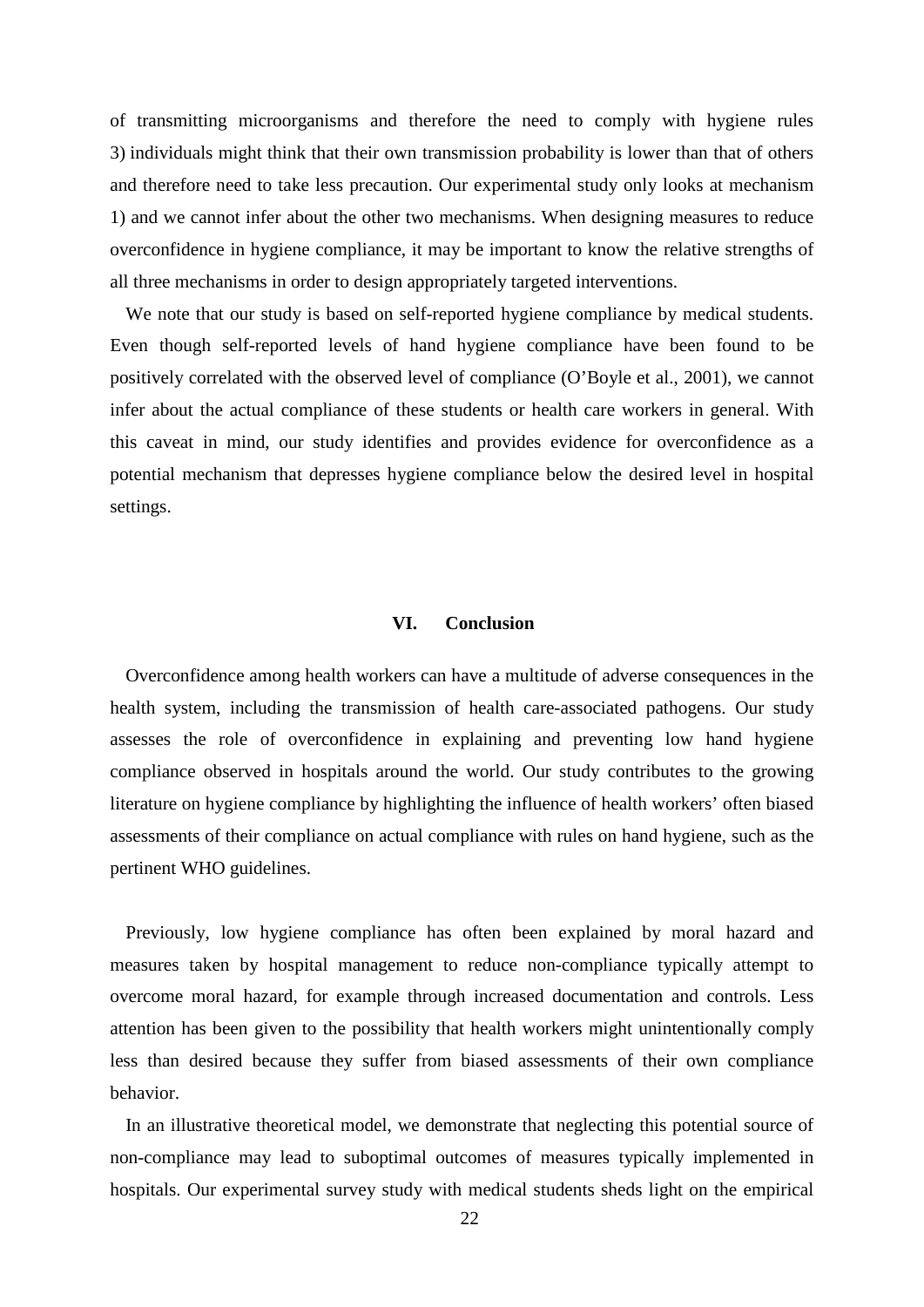role of overconfidence in self-assessed hand hygiene compliance. We find substantial overconfidence among these medical students in the sense that they indicated to comply more often than others (fellow students, doctors and medical staff). In addition, the assumed individual compliance rates are much higher (on average 70%) than actual performance found by studies in hospital settings which claim that compliance is typically around 50% (Pittet, 2000).

We further find that participants who correctly assessed their own performance believed that the drop in hygiene compliance during stressful situations is less severe than those individuals who under- or over-estimated their performance. This might have important implications. A correct assessment of actual time constraints and adequate coping with a limited time budget seem crucial in the context of hand hygiene compliance. Our results indicate that overconfidence (and under-confidence) might lead to an overestimation of time pressure and a potential negative impact on hand hygiene compliance in stressful situations.

To conclude, this study provides evidence that overconfidence is a potentially important factor leading to lower than desired hygiene compliance in hospital settings. This factor should not be overlooked when designing measures to increase compliance. Specific measures to address overconfidence in compliance behavior should be explored and tested in future studies. These studies should also provide more detail on why and when overconfidence arises.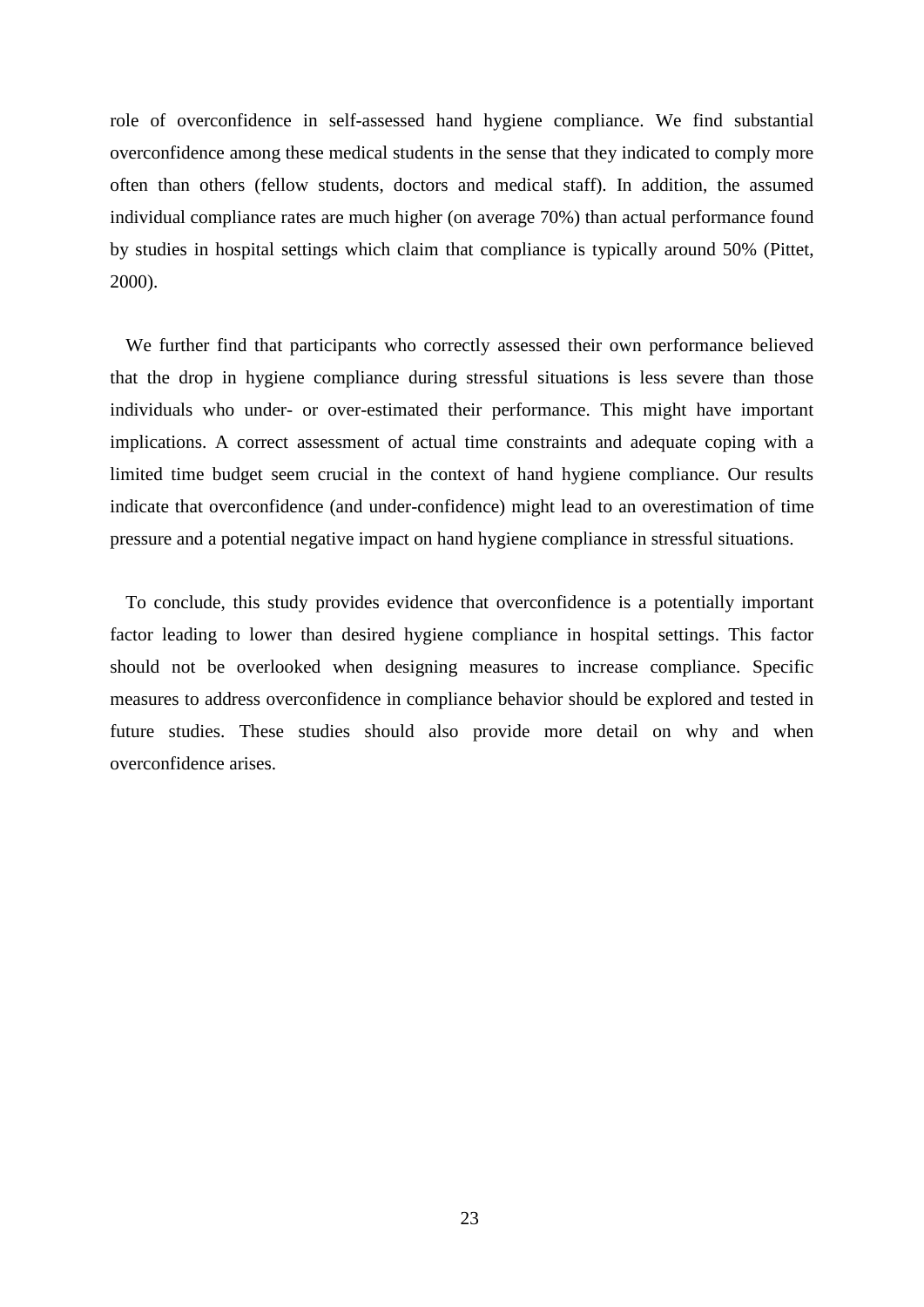#### **VII. References**

- Alexander, M., & Christakis, N. A. (2008). Bias and asymmetric loss in expert forecasts: A study of physician prognostic behavior with respect to patient survival. *Journal of Health Economics*, 27(4), 1095-1108. DOI: 10.1016/j.jhealeco.2008.02.011
- Anderson, C., Brion, S., Moore, D. A., & Kennedy, J. A. (2012). A status-enhancement account of overconfidence. *Journal of Personality and Social Psychology*, *103*, 718. DOI: 10.1037/a0029395
- Baumann, A. O., Deber, R. B., & Thompson, G. G. (1991). Overconfidence among physicians and nurses: the 'micro-certainty, macro-uncertainty' phenomenon. *Social Science & Medicine*, *32*(2), 167-174. DOI: 10.1016/0277-9536(91)90057-J
- Behnke M, Aghdassi SJ, Hansen S, Peña Diaz LA, Gastmeier P, & Piening B (2017). The prevalence of nosocomial infection and antibiotic use in German hospitals. *Deutsches Ärzteblatt International*, 114, 851–7. DOI: 10.3238/arztebl.2017.0851
- Berner, E. S., & Graber, M. L. (2008). Overconfidence as a cause of diagnostic error in medicine. *The American Journal of Medicine*, *121*(5), S2-S23. DOI: 10.1016/j.amjmed.2008.01.001
- Brezis, M., Orkin-Bedolach, Y., Fink, D., & Kiderman, A. (2016). Does Physician's Training Induce Overconfidence That Hampers Disclosing Errors?. *Journal of Patient Safety, Jan. 11, 2016.* DOI: 10.1097/PTS.0000000000000255
- DeDonno, M. A., & Demaree, H. A. (2008). Perceived time pressure and the Iowa Gambling Task. *Judgment and Decision Making*, *3*(8), 636.
- Evans, W. N., & Kim, B. (2006). Patient outcomes when hospitals experience a surge in admissions. *Journal of Health Economics*, *25*(2), 365-388. DOI: 10.1016/j.jhealeco.2005.10.003
- Glaser, M., Langer, T., & Weber, M. (2005). Overconfidence of Professionals and Lay Men: Individual Differences Within and Between Tasks? (No. 05-25). Sonderforschungsbereich 504, Universität Mannheim & Sonderforschungsbereich 504, University of Mannheim.
- Grol, R. P., Bosch, M. C., Hulscher, M. E., Eccles, M. P., & Wensing, M. (2007). Planning and studying improvement in patient care: the use of theoretical perspectives. *The Milbank Quarterly*, 85(1), 93-138.
- Kennedy, J. A., Anderson, C., & Moore, D. A. (2013). When overconfidence is revealed to others: Testing the status-enhancement theory of overconfidence. *Organizational*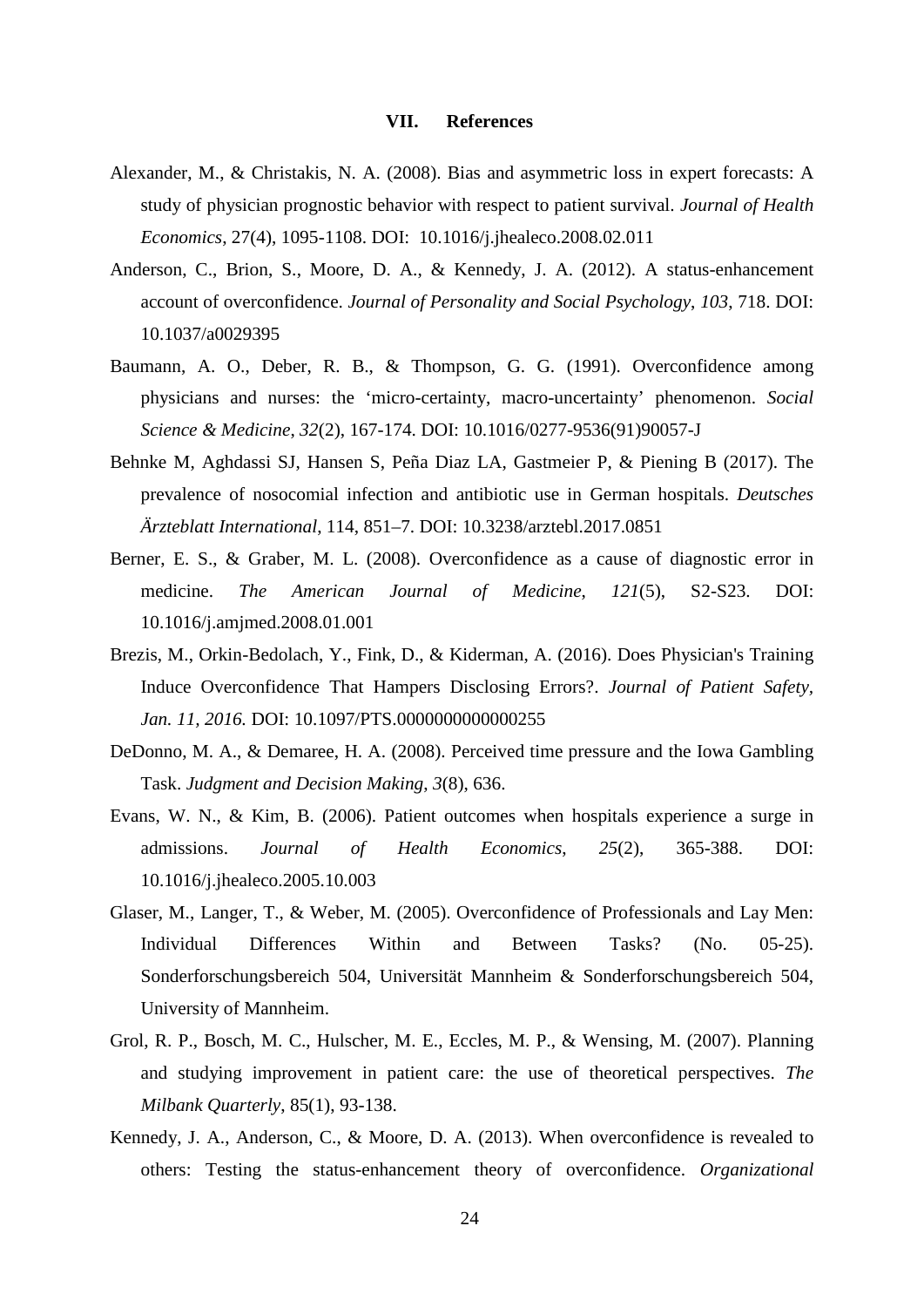*Behavior and Human Decision Processes*, *122*(2), 266-279. DOI: 10.1016/j.obhdp.2013.08.005

- Khatib, M., Jamaleddine, G., Abdallah, A., & Ibrahim, Y. (1999). Hand washing and use of gloves while managing patients receiving mechanical ventilation in the ICU. *Chest*, 116(1), 172-175. DOI: 10.1378/chest.116.1.172
- Kocher, M. G., & Sutter, M. (2006). Time is money—Time pressure, incentives, and the quality of decision-making. *Journal of Economic Behavior & Organization*, *61*(3), 375- 392. DOI: 10.1016/j.jebo.2004.11.013
- Kovacs, R. J., Lagarde, M., & Cairns, J. (2020). Overconfident health workers provide lower quality healthcare. *Journal of Economic Psychology*, 76, 102213. DOI: 10.1016/j.joep.2019.102213
- Larson, E. (1999). Skin hygiene and infection prevention: more of the same or different approaches?. *Clinical Infectious Diseases*, *29*(5), 1287-1294. DOI: 10.1086/313468
- McGuckin, M., Taylor, A., Martin, V., Porten, L., & Salcido, R. (2004). Evaluation of a patient education model for increasing hand hygiene compliance in an inpatient rehabilitation unit. *American Journal of Infection Control*, 32(4), 235-238. DOI: 10.1016/j.ajic.2003.10.005
- Mayer, J. A., Dubbert, P. M., Miller, M., Burkett, P. A., & Chapman, S. W. (1986). Increasing handwashing in an intensive care unit. *Infection Control & Hospital Epidemiology*, *7*(5), 259-262. DOI: 10.1017/S0195941700064171
- van de Mortel, T., Bourke, R., McLoughlin, J., Nonu, M., & Reis, M. (2001). Gender influences handwashing rates in the critical care unit. *American Journal of Infection Control*, *29*(6), 395-399. DOI: 10.1067/mic.2001.119511
- van de Mortel, T., & Heyman, L. (1995). Performance feedback increases the incidence of handwashing by staff following patient contact in intensive care. *Australian Critical Care*, 8(2), 8-13. DOI: 10.1016/S1036-7314(95)70256-9
- Naikoba, S., & Hayward, A. (2001). The effectiveness of interventions aimed at increasing handwashing in healthcare workers-a systematic review. *Journal of Hospital Infection*, *47*(3), 173-180. DOI: 10.1053/jhin.2000.0882
- O' Boyle, C. A., Henly, S. J., & Larson, E. (2001). Understanding adherence to hand hygiene recommendations: the theory of planned behavior. *American Journal of Infection Control*, *29*(6), 352-360. DOI: 10.1067/mic.2001.18405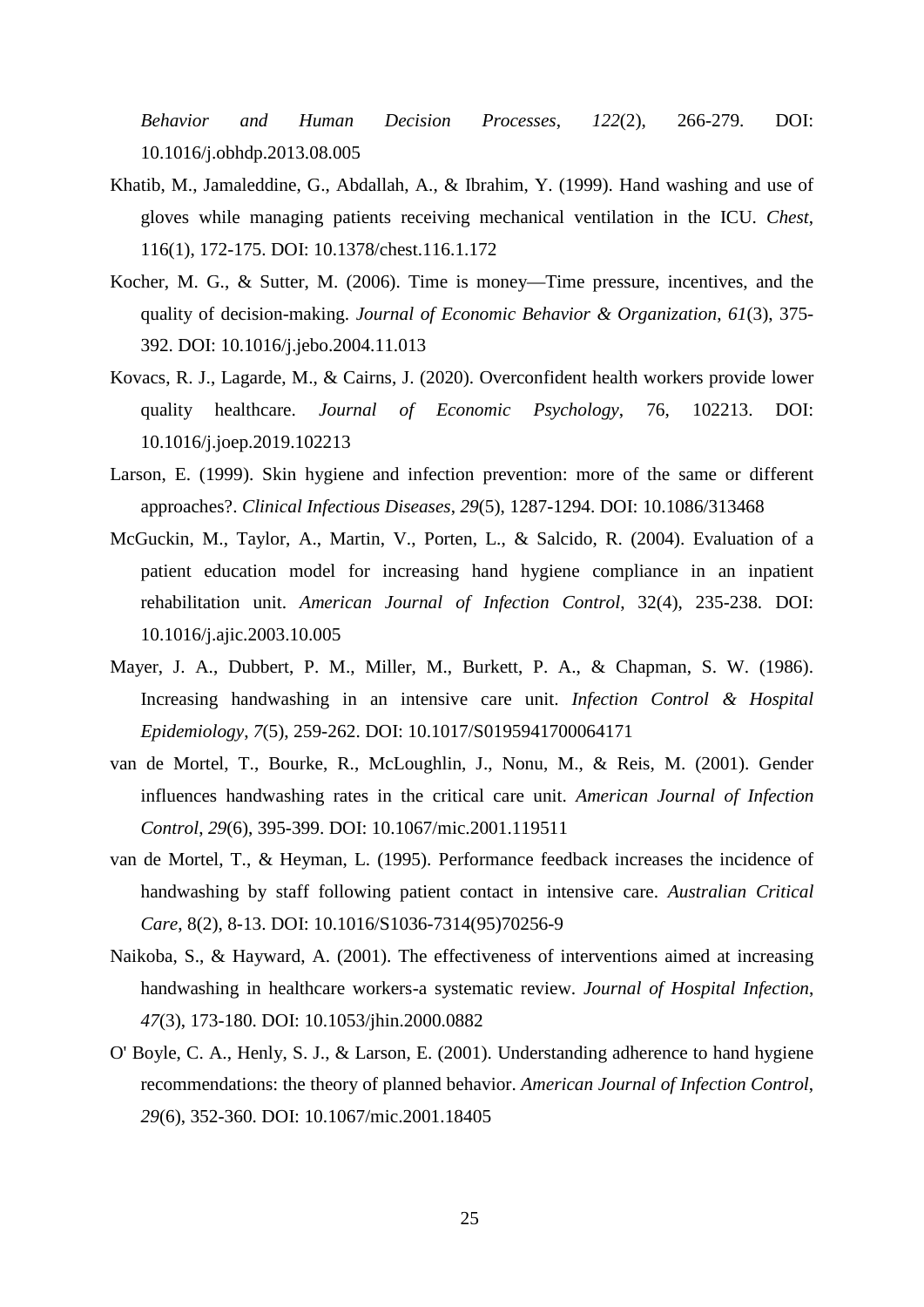- Phipps‐Taylor, M., & Shortell, S. M. (2016). More than money: motivating physician behavior change in accountable care organizations. *The Milbank Quarterly*, 94(4), 832- 861.
- Pittet, D. (2000). Improving compliance with hand hygiene in hospitals. *Infection Control & Hospital Epidemiology*, *21*(6), 381-386. DOI: 10.1016/S0140-6736(00)02814-2
- Pittet, D., Allegranzi, B., Storr, J., & Donaldson, L. (2006). 'Clean care is safer care': the global patient safety challenge 2005–2006. *International Journal of Infectious Diseases*, *10*(6), 419-424. DOI: 10.1016/j.ijid.2006.06.001
- Plous, S. (1993).*The Psychology of Judgment and Decision Making*. McGraw-Hill, New York.
- Plowman, R. (2000). The socioeconomic burden of hospital acquired infection. *Euro Surveillance: Bulletin Europeen sur les Maladies Transmissibles= European Communicable Disease Bulletin*, *5*(4), 49-50. DOI: 10.2807/esm.05.04.00004-en
- Scott, R. D. (2009). The direct medical costs of healthcare-associated infections in US hospitals and the benefits of prevention.
- Stevens, S., Hemmings, L., White, C., & Lawler, A. (2013). Hand hygiene compliance: the elephant in the room. *Healthcare Infection*, *18*(2), 86-89. DOI: 10.1071/HI12056
- Sutter, M., Kocher, M., & Strauß, S. (2003). Bargaining under time pressure in an experimental ultimatum game. *Economics Letters*, 81(3), 341-347. DOI: 10.1016/S0165- 1765(03)00215-5
- Swank, O. H. (2010). Why are junior doctors reluctant to consult attending physicians?. *Journal of Health Economics*, *29*(2), 317-324. DOI: 10.1016/j.jhealeco.2009.12.002
- Tibballs, J. (1996). Teaching hospital medical staff to handwash. *The Medical Journal of Australia*, *164*(7), 395-398. DOI: 10.5694/j.1326-5377.1996.tb122084.x
- Tsiga, E., Panagopoulou, E., Sevdalis, N., Montgomery, A., & Benos, A. (2013) "The influence of time pressure on adherence to guidelines in primary care: an experimental study." BMJ open 3.4: e002700. DOI: 10.1136/bmjopen-2013-002700
- Tversky, A., & Kahneman, D. (1974). Judgment under uncertainty: Heuristics and biases. *Science*, *185*(4157), 1124-1131. DOI: 10.1126/science.185.4157.1124
- West, R. F., & Stanovich, K. E. (1997). The domain specificity and generality of overconfidence: Individual differences in performance estimation bias. *Psychonomic Bulletin & Review*, *4*(3), 387-392. DOI: 10.3758/BF03210798
- WHO (2018, 15 February). Antimicrobial resistance. Retrieved on July 30, 2018 from <http://www.who.int/news-room/fact-sheets/detail/antimicrobial-resistance>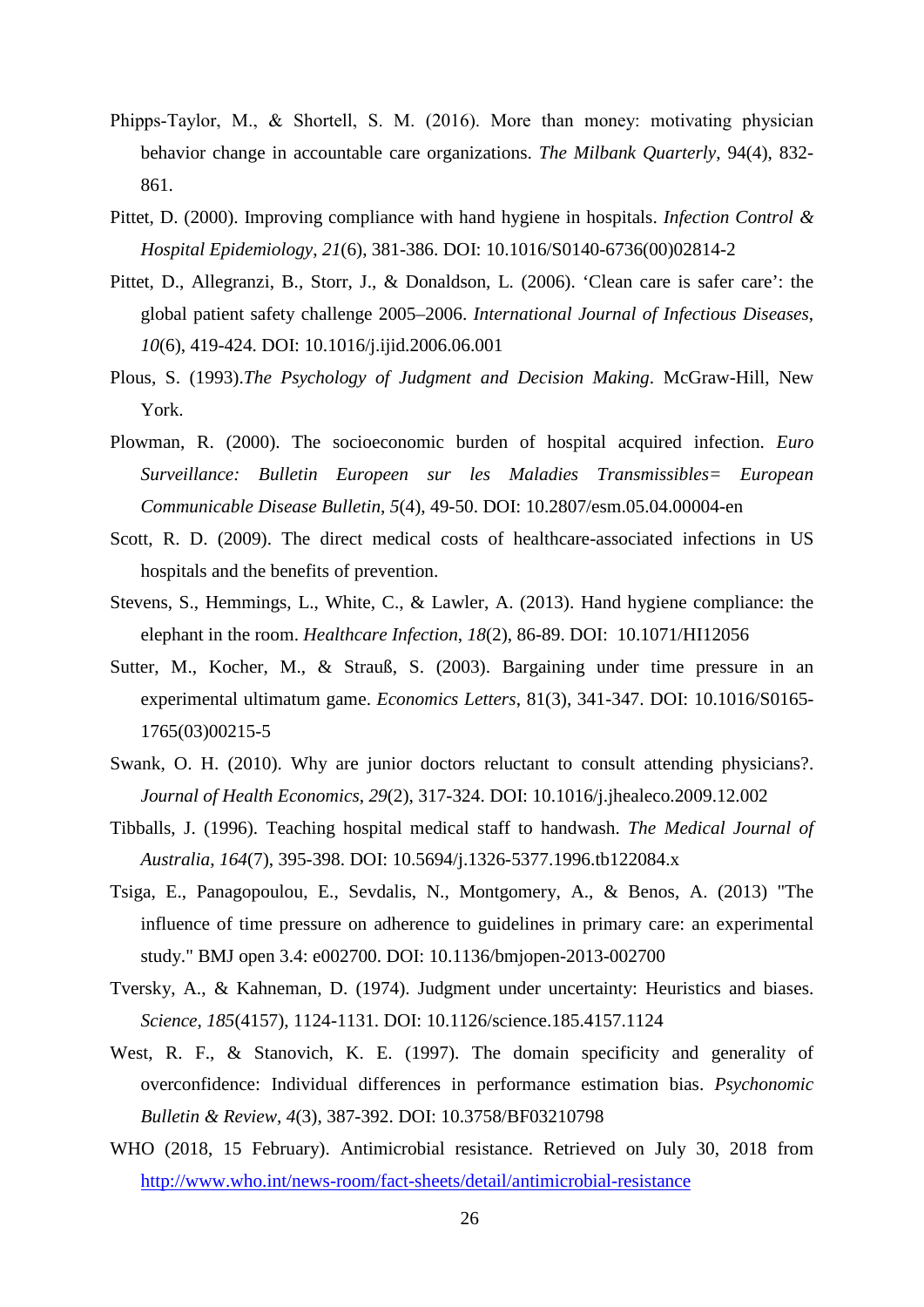- Wetzker, W., Bunte-Schönberger, K., Walter, J., Pilarski, G., Gastmeier, P., & Reichardt, C. (2016). Compliance with hand hygiene: reference data from the national hand hygiene campaign in Germany. *Journal of Hospital Infection*, *92*(4), 328-331. DOI: 10.1016/j.jhin.2016.01.022
- Zimakoff, J., Kjelsberg, A. B. B., Larsen, S. O., & Holstein, B. (1992). A multicenter questionnaire investigation of attitudes toward hand hygiene, assessed by the staff in fifteen hospitals in Denmark and Norway. *American Journal of Infection Control*, *20*(2), 58-64. DOI: 10.1016/S0196-6553(05)80002-1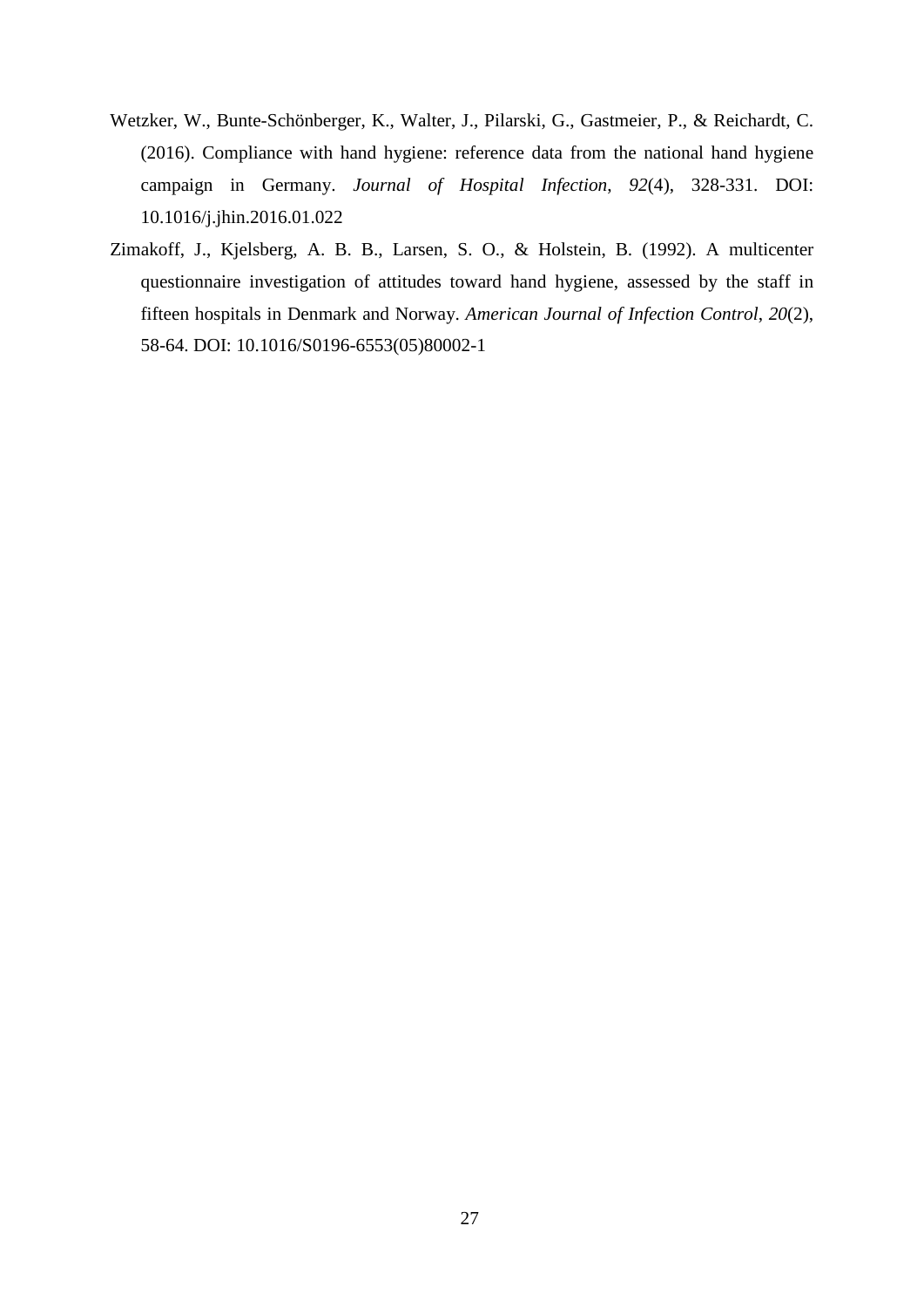# *Appendix 1: 2nd version of the theoretical model: Intervention function induces only incremental increases in the rate of hand hygiene*

The conclusions from our analytical model may be questioned on the ground that the intervention function might be specified differently. In particular, it might be questioned why the intervention function should be specified for values of P above  $P^*$  when the hospital management is assumed to activate the intervention function only if the observed P falls short of P\*.

To counter this potential criticism, we now introduce a second version of the model in which the administrative measures respond to an observed  $P < P^*$  by implementing an *increase* in the intended rate of hand hygiene  $\Delta \tilde{r}$  that, for simplicity, is again assumed to be a linear function of P, the intervention function, such that  $\Delta \tilde{r} = (P^* - P)/c$ , where c can again be thought of as a measure of the total costs per unit of intended hand hygiene rate increase, i.e. a marginal cost.

In the case of moral hazard, the administrative measures will result in the new rate of hand hygiene  $\tilde{r}_m = r_m + (P^* - P_m)/c$ , but in the case of overconfidence, the new hand hygiene rate will only be  $\tilde{r}_x = (1 - x)[r_x + (P^* - P_x)/c]$  since health care workers' response will again be subject to – unobserved and uncorrected – overconfidence so that the real rate will again fall short of the intended rate by the factor (1-x).

To illustrate the differential effects of an administrative intervention contingent on whether P has been induced by moral hazard and overconfidence, we again analyze three limiting cases for the following levels of administrative cost c:

- 1. c is so low that the intervention implements the elimination of almost any moral hazard-induced shortfall from  $P^*$  (represented by the line from point B to point 1, labelled "less costly intervention" in the graph),
- 2. c is just low enough to implement the complete elimination of the assumed moral hazard (represented by the intervention function connecting point B with point 2 in the graph), and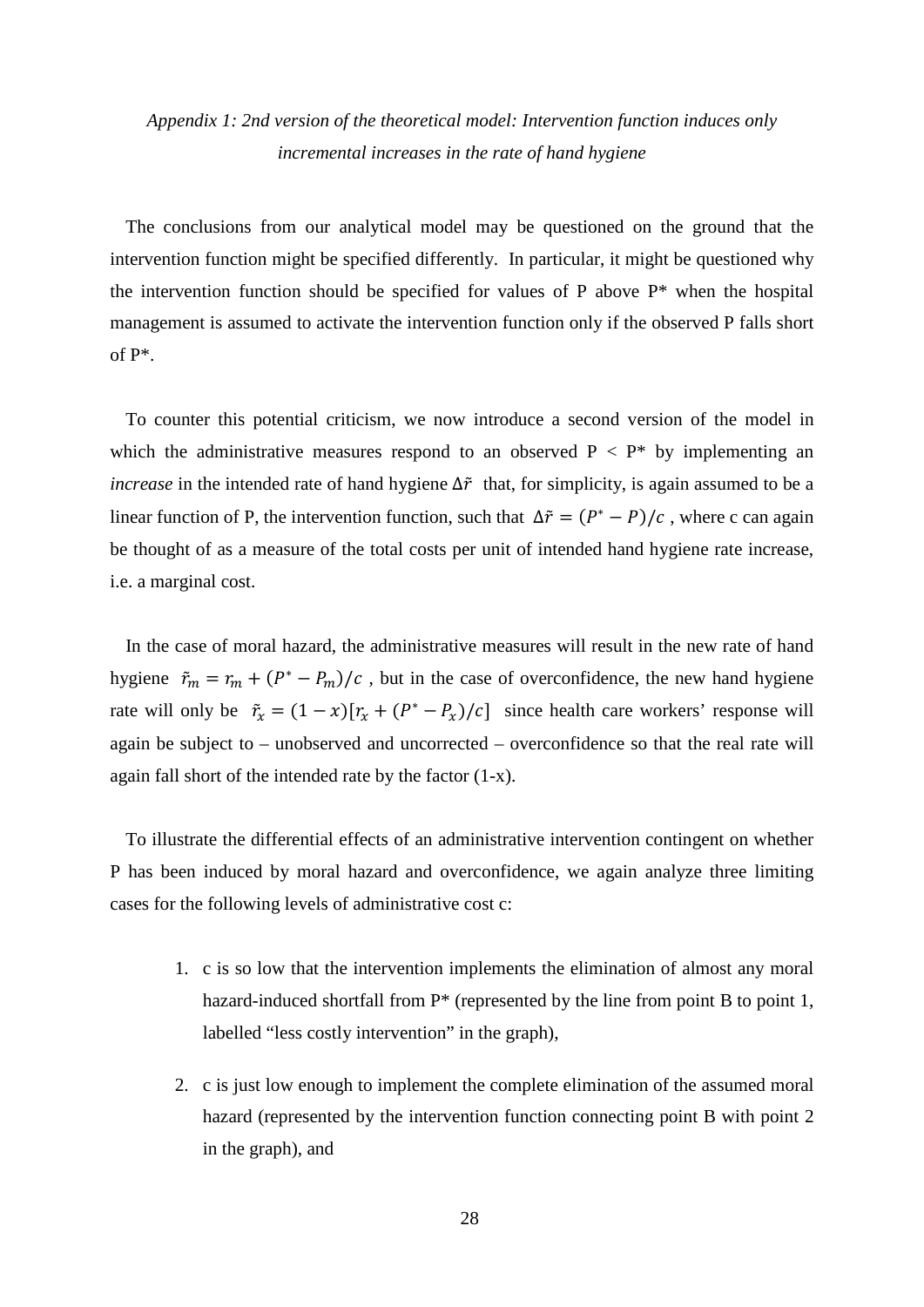3. c is high enough to induce only a partial reduction of moral hazard (represented by the intervention function connecting point B with point 3 in the graph),

In case 1, the moral hazard-induced deviation in the hand hygiene rate would be completely eliminated and the optimal rate r\* implemented. But if the same P is caused by overconfidence instead of moral hazard, the intervention would leave the real rate of hand hygiene unchanged, resulting in the same probability of no infection as before.

In case 2, the moral hazard-induced deviation in the hand hygiene rate would again be completely eliminated and the optimal rate r\* implemented. But if the same P is caused by overconfidence instead of moral hazard, the intervention would again leave the real rate of hand hygiene unchanged, resulting in the same probability of no infection as before.

In case 3, the moral hazard-induced deviation in the hand hygiene rate would increase slightly to  $r_{m2}$ , and the probability of no infection would increase to  $P_{m2}$ , since the intervention function maps  $P_m$  to  $r_{m2}$ . But if the same observed P, at  $P_m$  in the graph, is caused by overconfidence instead of moral hazard, the moral hazard-motivated intervention would cause the real rate of hand hygiene to fall even further, to  $r_{x2}$  in the graph, found via points A, C and D, resulting in an even lower probability of no infection than before, at  $P_{x2}$ . The rate  $r_{x2}$  is reached because overconfidence remaps  $r_{m2}$  via points A and C into  $r_{x2}$ .

This second version of the model confirms that, since the administrative measures do not implement a higher rate of hand hygiene than r\*, the administration has no way to eliminate or even reduce an overconfidence problem by measures addressing a perceived moral hazard problem. Moreover, the second version of the model also confirms that policies or administrative interventions aimed at eliminating a moral hazard-induced shortfall from the optimal hand hygiene rate may not only be ineffective, but even counterproductive if the shortfall is actually induced by an observationally equivalent overconfidence problem.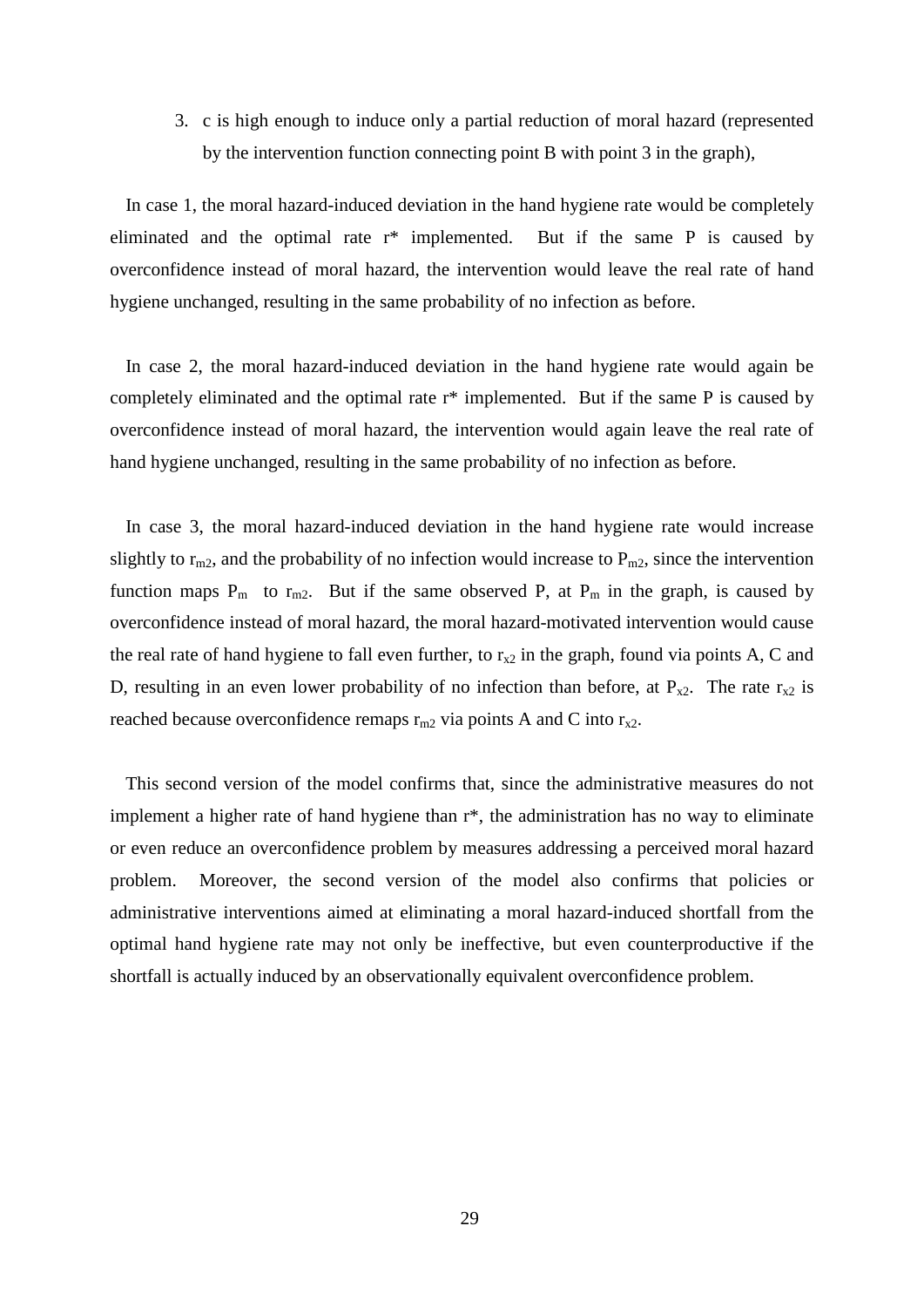

**Figure 4: Model 2b**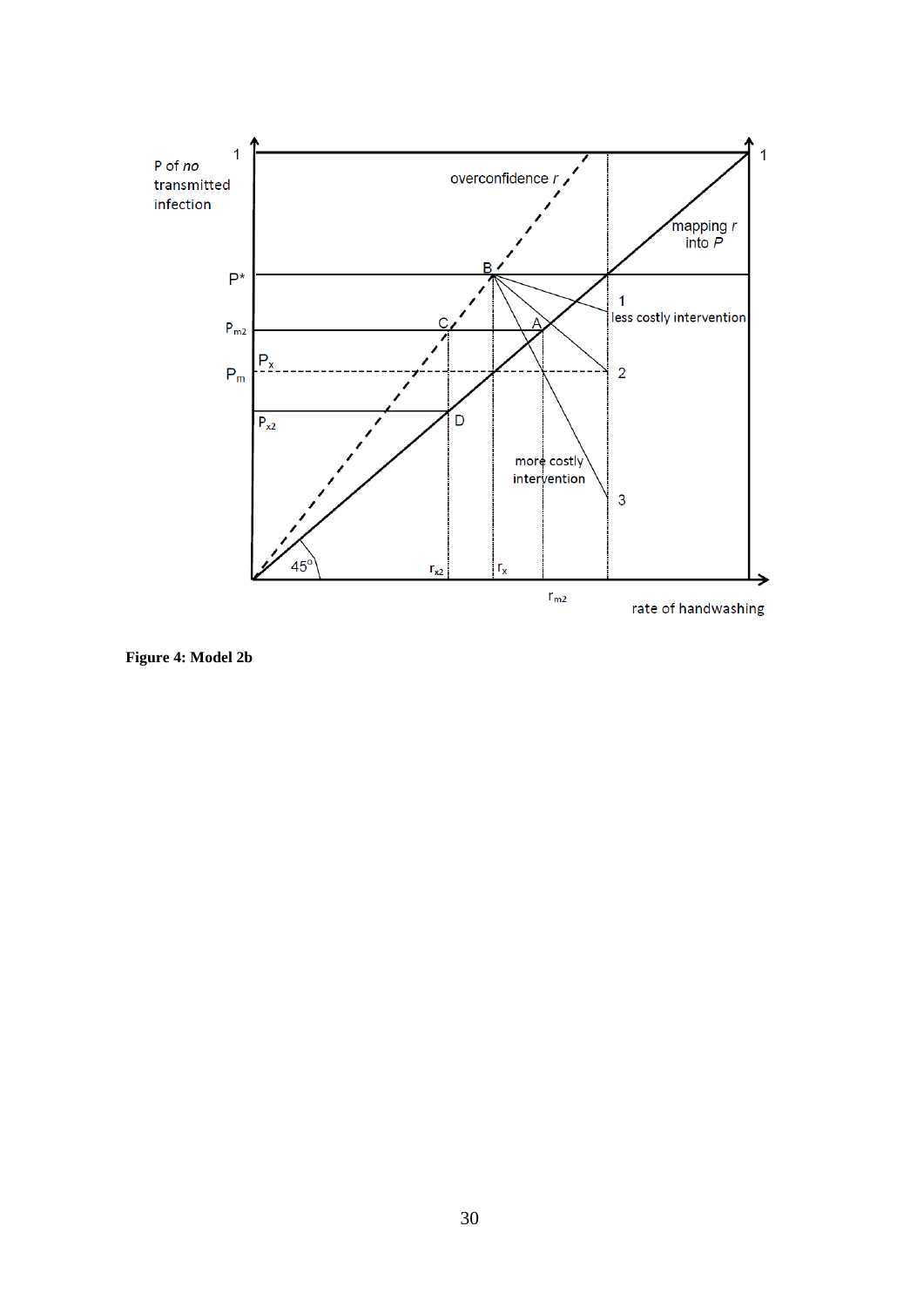#### *Appendix 2*

| <u>pintennent in the cognitive extrements tool no interpendent emimole</u> |               |               |           |                 |  |  |  |  |  |  |  |
|----------------------------------------------------------------------------|---------------|---------------|-----------|-----------------|--|--|--|--|--|--|--|
| Dependent:                                                                 | Index         | Medical staff | Doctors   | Fellow students |  |  |  |  |  |  |  |
| Over-placement in hygiene                                                  | (Mean of all) |               |           |                 |  |  |  |  |  |  |  |
| Over-placement CR                                                          | 1.519         | $3.210*$      | $-2.051$  | $3.397**$       |  |  |  |  |  |  |  |
|                                                                            | (1.24)        | (1.63)        | (1.85)    | (1.46)          |  |  |  |  |  |  |  |
| Gender (Female=1)                                                          | $-3.614*$     | $-3.091$      | $-5.369*$ | $-2.384$        |  |  |  |  |  |  |  |
|                                                                            | (2.13)        | (2.80)        | (3.18)    | (2.49)          |  |  |  |  |  |  |  |
| Age                                                                        | $0.529*$      | 0.073         | $0.823*$  | $0.691**$       |  |  |  |  |  |  |  |
|                                                                            | (0.29)        | (0.38)        | (0.43)    | (0.34)          |  |  |  |  |  |  |  |
| Semester                                                                   | $-0.502$      | $-0.406$      | 0.569     | $-1.671**$      |  |  |  |  |  |  |  |
|                                                                            | (0.69)        | (0.91)        | (1.03)    | (0.81)          |  |  |  |  |  |  |  |
| constant                                                                   | 6.481         | 17.448*       | $-2.818$  | 4.813           |  |  |  |  |  |  |  |
|                                                                            | (7.89)        | (10.38)       | (11.78)   | (9.25)          |  |  |  |  |  |  |  |
| No. of Obs.                                                                | 144           | 144           | 144       | 144             |  |  |  |  |  |  |  |
| Adj. R2                                                                    | 0.045         | 0.022         | 0.041     | 0.069           |  |  |  |  |  |  |  |
| Prob>F                                                                     | 0.034         | 0.130         | 0.044     | 0.007           |  |  |  |  |  |  |  |

**Table A4: OLS regression with over-placement in hygiene compliance as dependent variable and overplacement in the cognitive reflection test as independent variable**

 $*$  p<0.10,  $**$  p<0.05,  $***$  p<0.010

Note: Including further control variables, does not substantively alter the coefficients.

The fact that the coefficient for doctors [\(Table 2,](#page-18-0) column 3) is reversed seems counterintuitive at first. Looking more closely into the data we find that participants that place themselves higher than others in the cognitive reflection task tend to estimate the compliance of doctors significantly higher.<sup>[3](#page-31-0)</sup> Therefore, although these participants also estimate their own compliance as higher, the difference between own and the compliance of doctors is smaller. A possible explanation is that people who are over-confident are rather status seeking individuals; therefore they might also believe that people with higher status (doctors as compared to medical staff or students) perform relatively better.

<span id="page-31-0"></span><sup>&</sup>lt;sup>3</sup> We also observe that the higher the estimation of own performance in the CR the higher the estimated compliance with hand hygiene for all groups (own, doctors, med. Staff and students), i.e. a high assessment in one domain leads to a high assessment in the other domain. Interestingly, the assessment of hygiene compliance is uncorrelated with the actual performance: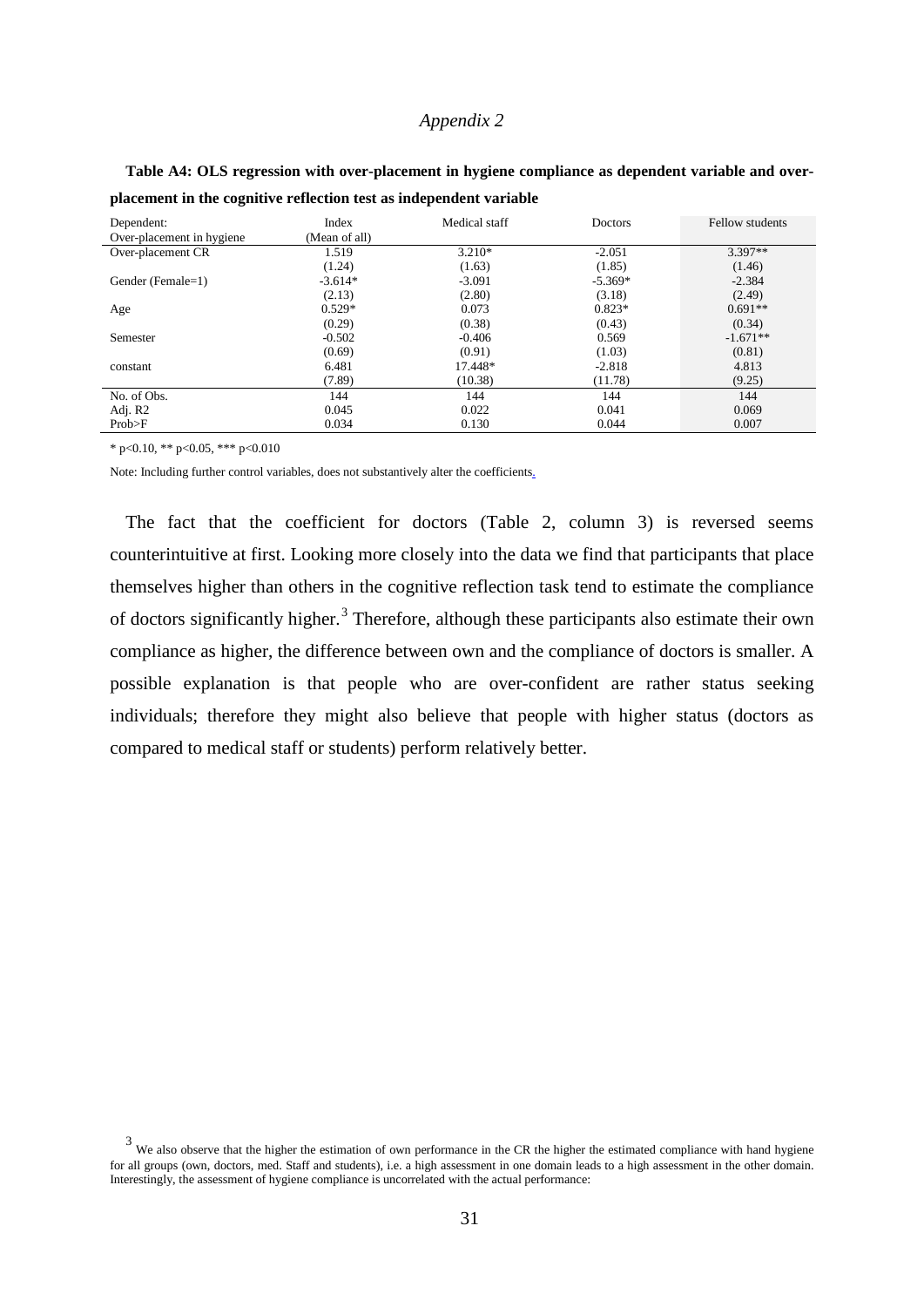# Appendix 3

# *Liebe Studierende,*

*vielen Dank, dass Sie sich bereit erklärt haben an dieser Umfrage teilzunehmen. Die Befragung und Auswertung erfolgt selbstverständlich anonym. Rückschlüsse von Datensätzen auf Personen und Rückschlüsse innerhalb von Ergebnisberichten auf einzelne Fragebögen sind nicht möglich.* 

*Sie haben die Möglichkeit bis zu 4€ bei dieser Umfrage zu verdienen. Die Auszahlung erfolgt anonym am Ende der Veranstaltung. Bringen Sie dafür bitte Ihre Nummer mit.*

*Mit freundlichen Grüßen,*

# *Lena Detlefsen, Katharina Miranda und Michael Stolpe*

Zum Anfang möchten wir Sie bitten bei 10 Bildern das fehlende Element zuzuordnen. Unten sehen Sie ein Beispiel. Die Bilder werden Ihnen gleich vom Beamer angezeigt. Sie haben pro Bild jeweils 20 Sekunden Zeit, dann kommt automatisch das nächste Bild. Die 10 Bilder steigen in ihrer Schwierigkeit von sehr leicht zu schwierig an. Tragen Sie Ihre Antwort bitte in die untenstehende Tabelle ein. Sind Sie sich bei einem Bild unsicher, geben Sie eine intuitive Antwort. Geben Sie bitte in jedem Fall eine Antwort.

| Bildnummer     | <b>Welche Option</b><br>ergänzt das Bild? |
|----------------|-------------------------------------------|
| 1              |                                           |
| $\overline{2}$ |                                           |
| 3              |                                           |
| 4              |                                           |
| 5              |                                           |
| 6              |                                           |
| 7              |                                           |
| 8              |                                           |
| 9              |                                           |
| 10             |                                           |

*Beispiel*

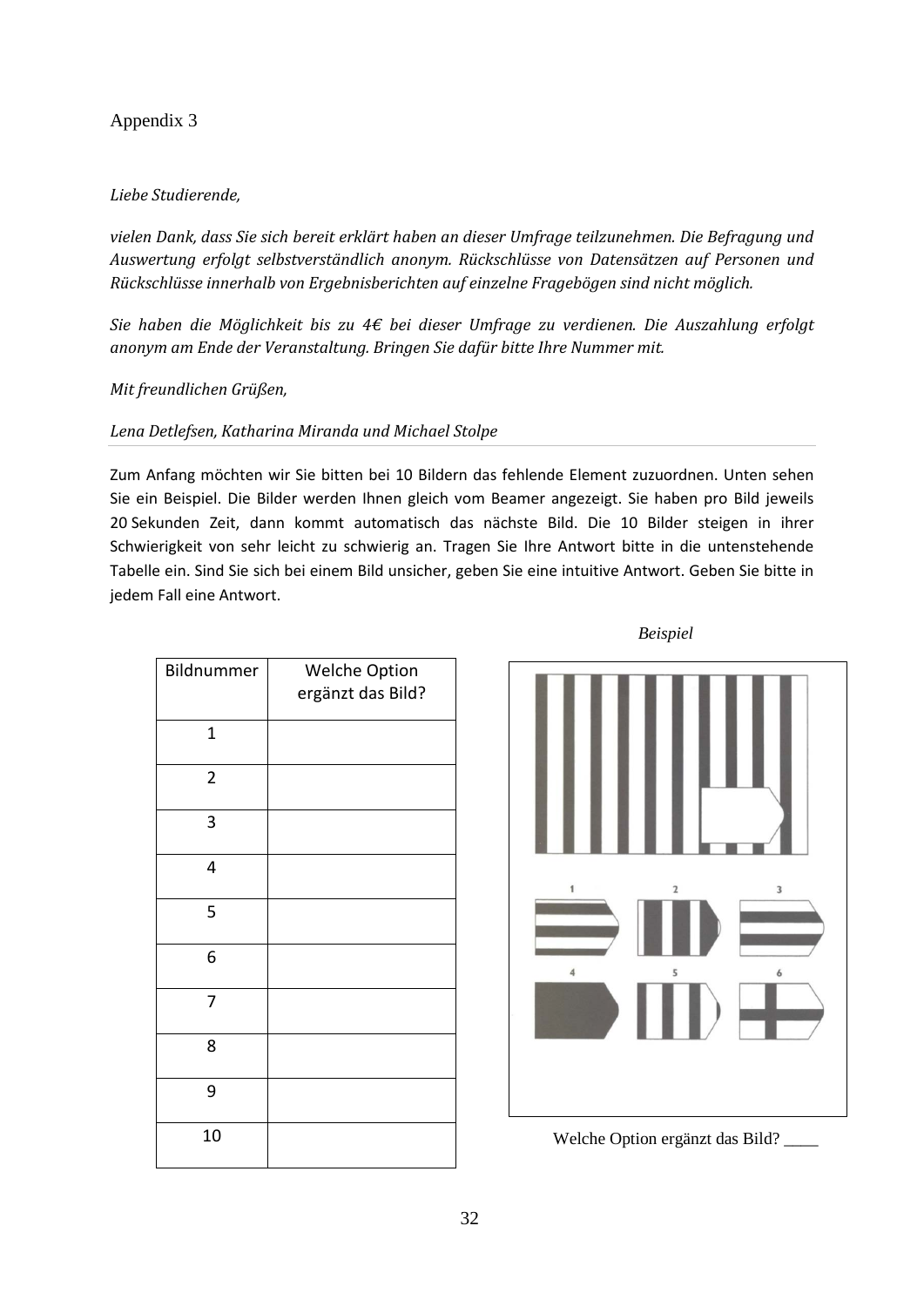1. Für wie viele der zuvor gezeigten 10 Bilder haben Sie die richtige Lösung gefunden? *Wenn Sie mit Ihrer Einschätzung richtig liegen erhalten Sie 2€ am Ende des Experiments.*

> 0000000000 0 1 2 3 4 5 6 7 8 9 10

2. Wie sicher sind Sie sich, dass Ihre Antwort auf die vorherige Frage richtig ist?

Mit \_\_\_\_\_\_\_ % Wahrscheinlichkeit habe ich mich richtig eingeschätzt.

3. Für wie viele der zuvor gezeigten 10 Bilder haben Ihre Kommilitonen im Durchschnitt die richtige Lösung gefunden? *Wenn Sie mit Ihrer Einschätzung richtig liegen erhalten Sie zusätzlich 2€ am Ende des Experiments.*

|  |  |  |  | 0 0 0 0 0 0 0 0 0 0 0  |  |
|--|--|--|--|------------------------|--|
|  |  |  |  | 0 1 2 3 4 5 6 7 8 9 10 |  |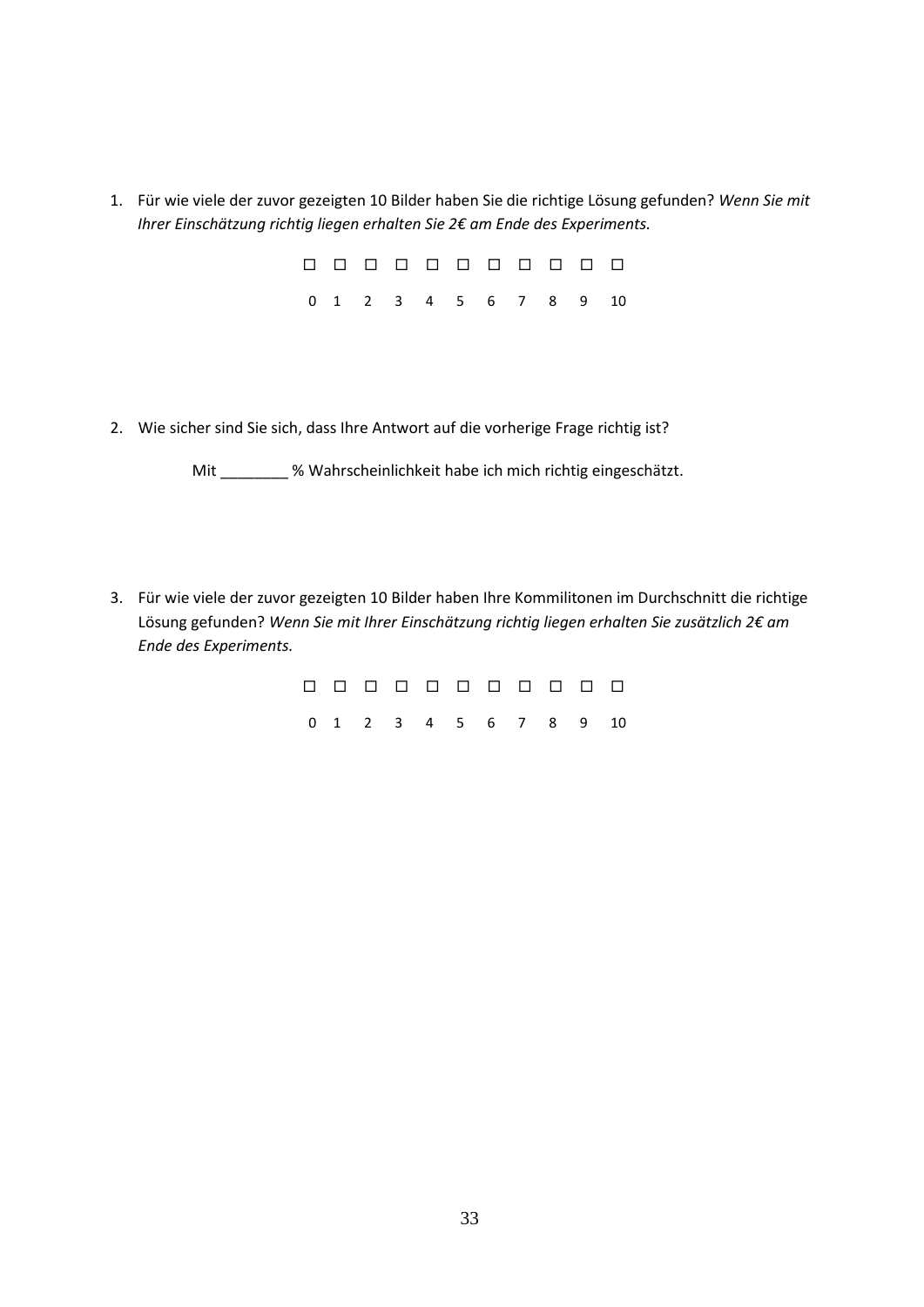*Nun möchten wir Sie zu Ihrer persönlichen Einschätzung auf verschiedenen Gebieten befragen (insgesamt 19 Fragen). Bei den meisten Fragen gibt es kein richtig oder falsch, bitte antworten Sie daher möglichst intuitiv.*

1. Wie schätzen Sie sich persönlich ein: Sind Sie im Allgemeinen ein risikobereiter Mensch oder versuchen Sie, Risiken zu vermeiden? Bitte kreuzen Sie ein Kästchen auf der Skala an, wobei der Wert 0 bedeutet: gar nicht risikobereit und der Wert 10: sehr risikobereit. Mit den Werten dazwischen können Sie Ihre Einschätzung abstufen.

| Gar nicht risikobereit |  |  |  |  |  |  |                        |  |  |  | Sehr risikobereit |
|------------------------|--|--|--|--|--|--|------------------------|--|--|--|-------------------|
|                        |  |  |  |  |  |  |                        |  |  |  |                   |
|                        |  |  |  |  |  |  | 0 1 2 3 4 5 6 7 8 9 10 |  |  |  |                   |

2. Stellen Sie sich nun einen ganz normalen Klinikalltag vor. Was schätzen Sie, in wieviel Prozent der Fälle werden an diesem Tag durchschnittlich die "5 Indikationen der Händehygiene" realistischer Weise korrekt eingehalten…

| von Ihnen selbst?                          | In.<br>Fälle | % | der |
|--------------------------------------------|--------------|---|-----|
| vom medizinischen<br>Fachpersonal?         | In.<br>Fälle | % | der |
| von den Ärzten?                            | In.<br>Fälle | % | der |
| von Ihren<br>Kommilitonen<br>hier im Raum? | In<br>Fälle  | % | der |



Abbildung der "5 Indikationen der Händedesinfektion"

3. Für wie wahrscheinlich halten Sie es, dass man von einem mit einem nosokomialen Erreger (Krankenhauskeim) infizierten oder besiedelten Patienten zurückverfolgen kann, von welchem Patienten genau der Keim übertragen wurde?

| Sehr unwahrscheinlich | Sehr wahrscheinlich |             |  |  |
|-----------------------|---------------------|-------------|--|--|
|                       |                     | 8 8 8 8 8 8 |  |  |
|                       |                     | 0 1 2 3 4 5 |  |  |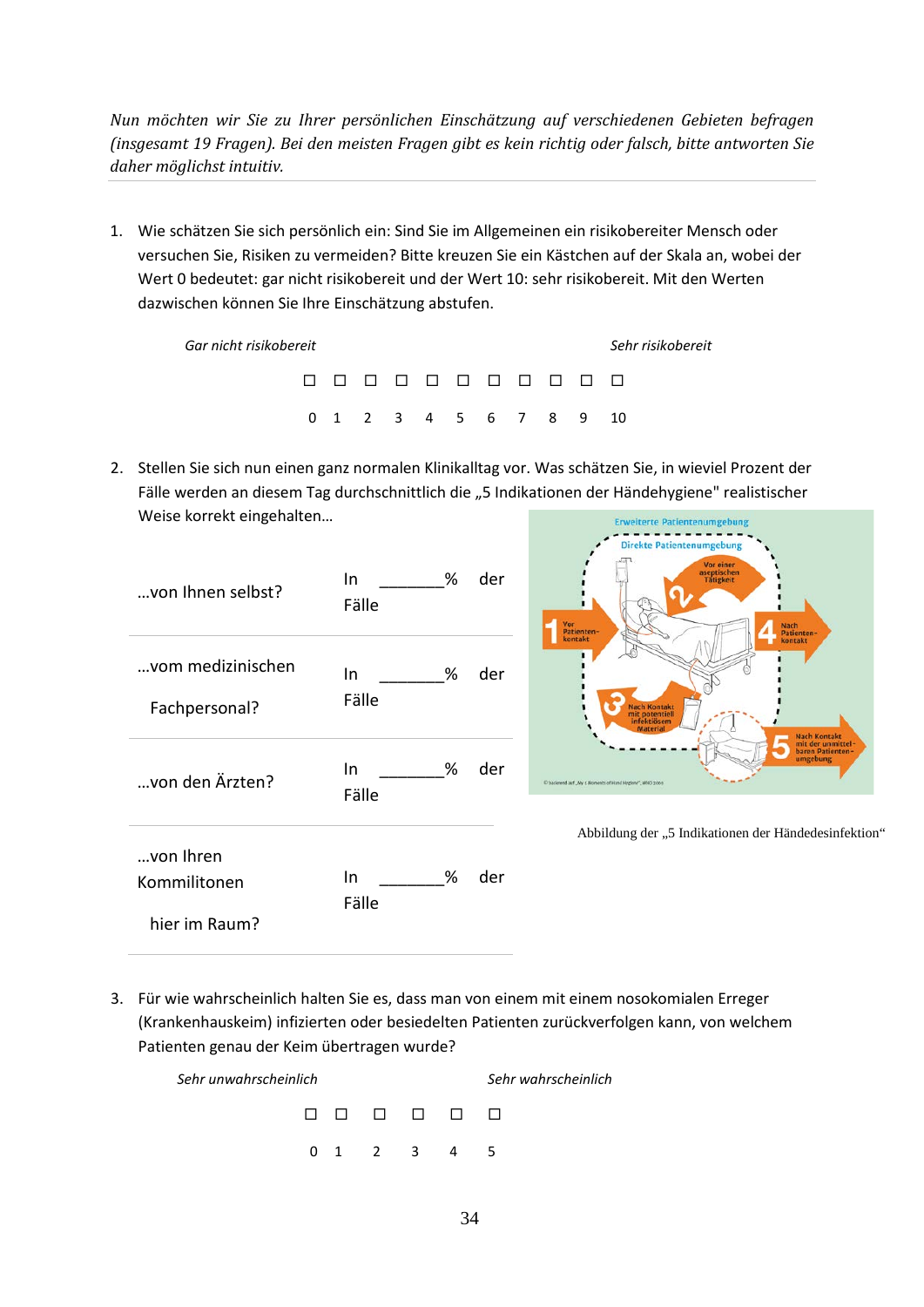4. Falls unzureichende Hygiene Grund für die Übertragung war; für wie wahrscheinlich halten Sie es, dass man zurückverfolgen kann welche/r Mitarbeiter/in für die Übertragung verantwortlich gewesen ist?

| Sehr unwahrscheinlich | Sehr wahrscheinlich |             |  |  |
|-----------------------|---------------------|-------------|--|--|
|                       |                     | 0000000     |  |  |
|                       |                     | 0 1 2 3 4 5 |  |  |

5. Denken Sie, dass diese Entdeckungswahrscheinlichkeit Ihr eigenes Verhalten beeinflussen könnte?

| Sehr unwahrscheinlich | Sehr wahrscheinlich |             |  |      |
|-----------------------|---------------------|-------------|--|------|
|                       |                     | n n n n n n |  |      |
|                       |                     | 0 1 2 3 4   |  | $-5$ |

6. Denken Sie, dass diese Entdeckungswahrscheinlichkeit das Verhalten anderer Ärzte beeinflussen könnte?

| Sehr unwahrscheinlich | Sehr wahrscheinlich |  |  |
|-----------------------|---------------------|--|--|
|                       | nn nn nn            |  |  |
|                       | 0 1 2 3 4 5         |  |  |

7. Für wie problematisch, im Hinblick auf die Übertragung von Erregern, halten Sie die folgenden Gegenstände im Klinikalltag? Bitte ordnen Sie diese so an, dass auf Rang 1 der Gegenstand steht, der Ihrer Meinung nach am meisten Erreger überträgt und auf Rang 5, der am wenigsten Erreger überträgt.

*Stethoskop, privates Smartphone, Kugelschreiber, Tablet-PC, Armbanduhr*

| Rang 1: |  |  |
|---------|--|--|
| Rang 2: |  |  |
| Rang 3: |  |  |
| Rang 4: |  |  |
| Rang 5: |  |  |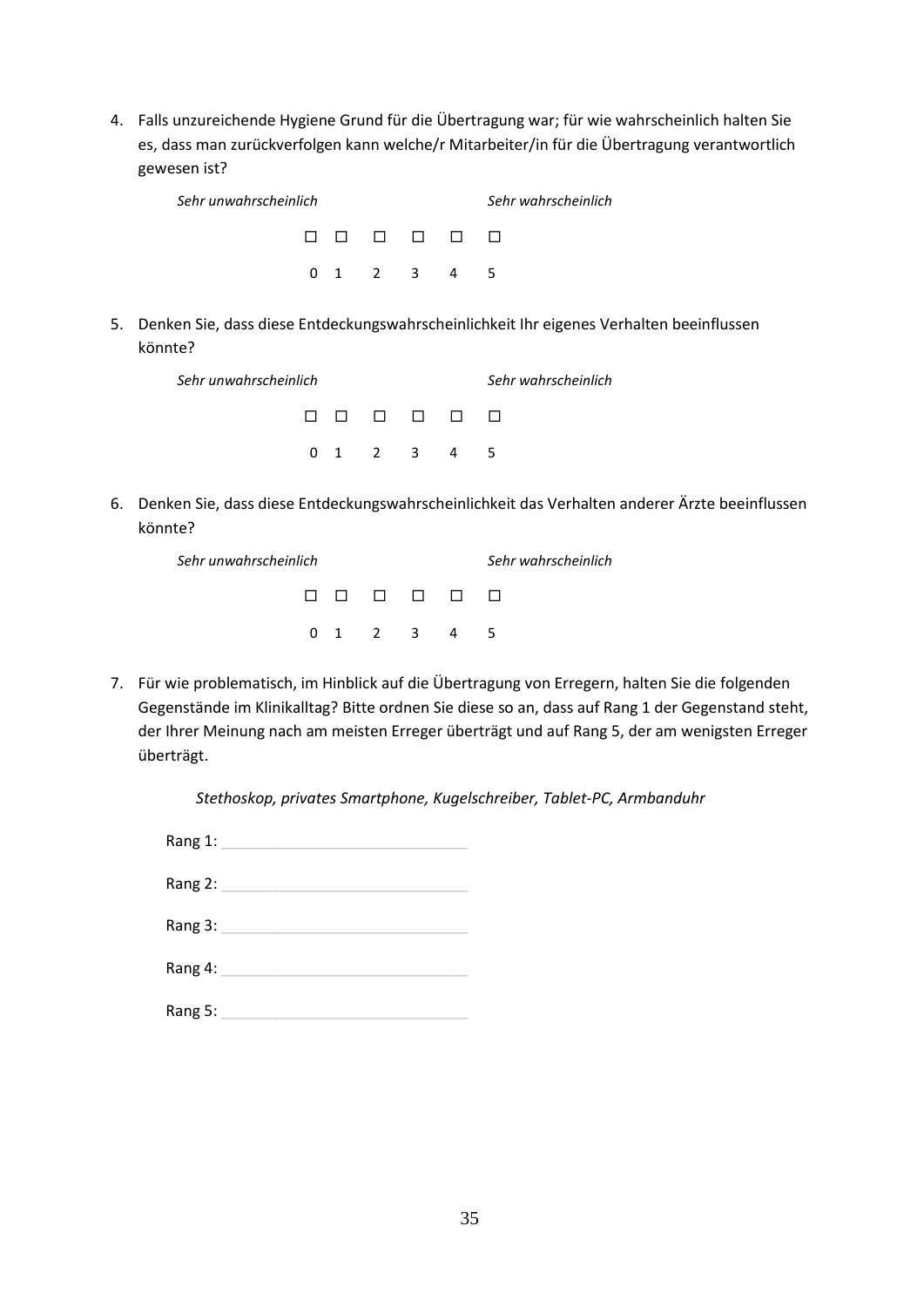8. Stellen Sie sich nun einen besonders stressigen Kliniktag vor, etwa weil Ihr Team nach einem großen Verkehrsunfall plötzlich doppelt so viele Patienten wie an einem durchschnittlichen Tag versorgen muss. Was schätzen Sie, in wieviel Prozent der Fälle werden an diesem Tag durchschnittlich die "5 Momente der Händehygiene" realistischer Weise korrekt eingehalten...

|                                                                                     | von Ihnen selbst?                       |                               |                   |              |        |              | In % der Fälle         |                                                                                                 |  |  |
|-------------------------------------------------------------------------------------|-----------------------------------------|-------------------------------|-------------------|--------------|--------|--------------|------------------------|-------------------------------------------------------------------------------------------------|--|--|
|                                                                                     | vom medizinischen Fachpersonal?         |                               |                   |              |        |              | In % der Fälle         |                                                                                                 |  |  |
|                                                                                     |                                         | von den Ärzten?               |                   |              |        |              | In _______% der Fälle  |                                                                                                 |  |  |
|                                                                                     | von Ihren Kommilitonen hier im<br>Raum? |                               |                   |              |        |              | In ________% der Fälle |                                                                                                 |  |  |
|                                                                                     |                                         |                               |                   |              |        |              |                        | 9. Wie viele Menschen infizieren sich mit einem nosokomialen Erreger in Deutschland pro Jahr?   |  |  |
|                                                                                     |                                         |                               | Menschen pro Jahr |              |        |              |                        |                                                                                                 |  |  |
|                                                                                     |                                         |                               |                   |              |        |              |                        | 10. Wie viele Menschen infizieren sich mit einem nosokomialen Erreger in Kiel pro Jahr?         |  |  |
|                                                                                     |                                         |                               | Menschen pro Jahr |              |        |              |                        |                                                                                                 |  |  |
|                                                                                     |                                         |                               |                   |              |        |              |                        | 11. Wie hoch ist die Zahl der Todesfälle durch nosokomiale Infektionen in Deutschland pro Jahr? |  |  |
| Menschen pro Jahr                                                                   |                                         |                               |                   |              |        |              |                        |                                                                                                 |  |  |
| 12. Denken Sie, dass nosokomiale Infektionen ein Problem in Deutschland darstellen? |                                         |                               |                   |              |        |              |                        |                                                                                                 |  |  |
|                                                                                     |                                         | Zu vernachlässigendes Problem |                   |              |        |              |                        | Sehr großes Problem                                                                             |  |  |
|                                                                                     |                                         |                               | П                 | $\Box$       | $\Box$ | $\Box$       | $\Box$                 | ⊔                                                                                               |  |  |
|                                                                                     |                                         |                               | 0                 | $\mathbf{1}$ | 2      | $\mathbf{3}$ | $\overline{4}$         | 5                                                                                               |  |  |
|                                                                                     |                                         |                               |                   |              |        |              |                        | 13. Denken Sie, dass nosokomiale Infektionen am UKSH in Kiel ein Problem darstellen?            |  |  |
|                                                                                     |                                         | Zu vernachlässigendes Problem |                   |              |        |              |                        | Sehr großes Problem                                                                             |  |  |
|                                                                                     |                                         |                               | ⊔                 | ப            | $\Box$ | □            | □                      | $\Box$                                                                                          |  |  |
|                                                                                     |                                         |                               | 0                 | 1            | 2      | 3            | 4                      | 5                                                                                               |  |  |